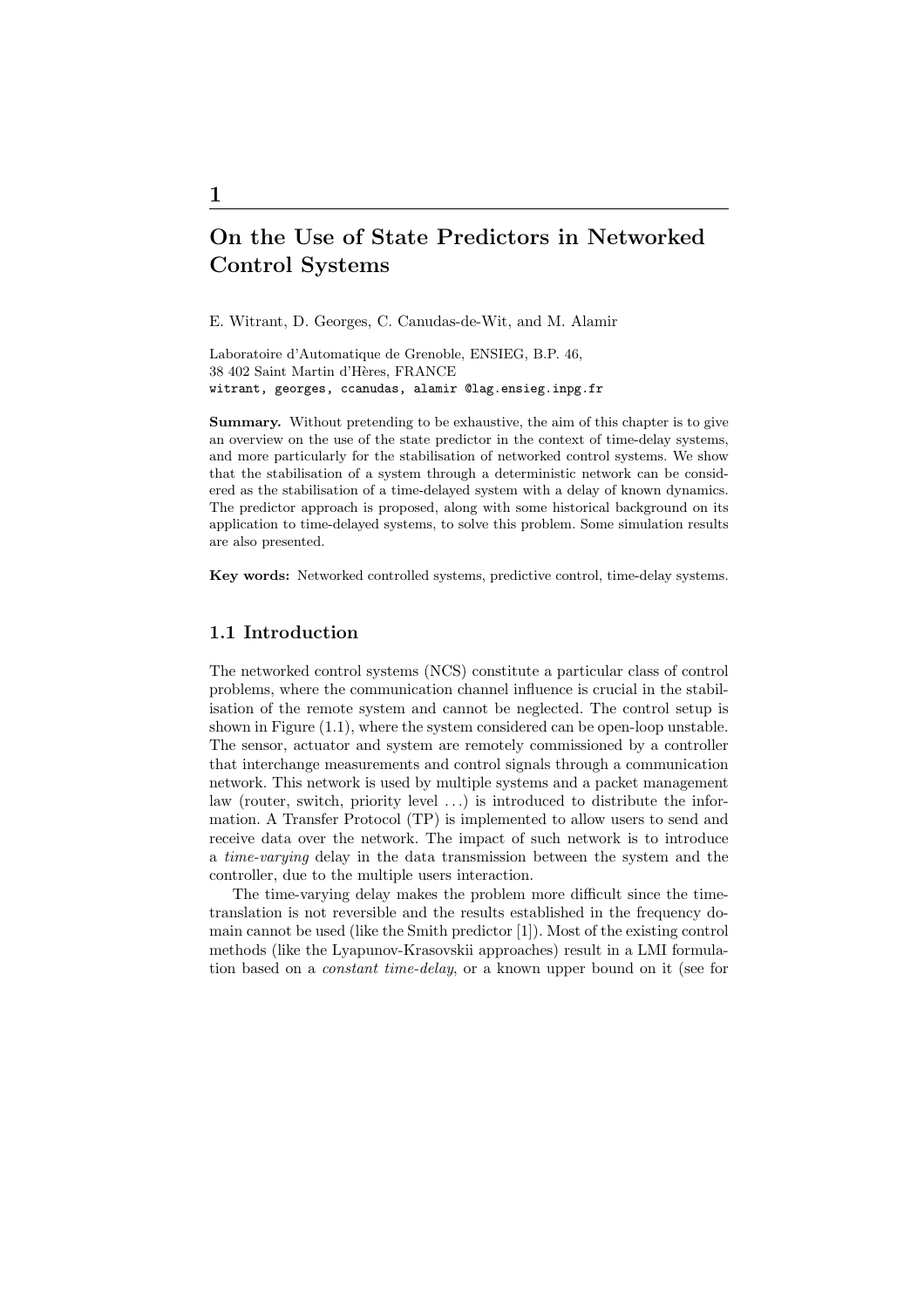

Fig. 1.1. Closed-loop network controlled system.

example [2] or [3]). The case of time-varying or state-dependent delays can be treated along with the solutions presented in [4], and [5] as long as the system is open-loop stable. These solutions do not allow for a direct use of the time-delay dynamics in the design of the control law and naturally yield to conservative results.

The state predictor approach is particularly efficient to stabilize a delayed (possibly open-loop unstable) system since it results in the pole placement (finite spectrum assignment) of the closed-loop system. It can be applied to the case of time-varying delays by considering a predictor with a time-varying horizon, thus explicitly including the dynamics of a deterministic network in the control synthesis.

This chapter is organized as follows. The first part details the specificities introduced by the use of a deterministic network in the communication channel, along with the characteristics of the induced time delay and a description of the controlled system. The second section presents some historical key points on the use of the state predictors to assign a finite spectrum to time-delayed systems. In the third section, the state predictor is combined with some other control and analysis tools in order to design a robust control scheme, possibly with an explicit use of the network dynamics or based on a state observer. Some issues on the related numerical problems are also considered and an application example is finally proposed.

#### 1.2 Problem statement: control through TP networks

The networked controlled systems are characterized by some specific transmission protocol dynamics that can be explicitly used in the design of the control feedback. This dynamics induces a time-varing delay which depends on the interaction of multiple users on the network.

A transfer protocol is set between the emitters and the network to manage the exchange of packets (emission and reception). The TP determines the emitter's window size and manage the reception of packets. Considering the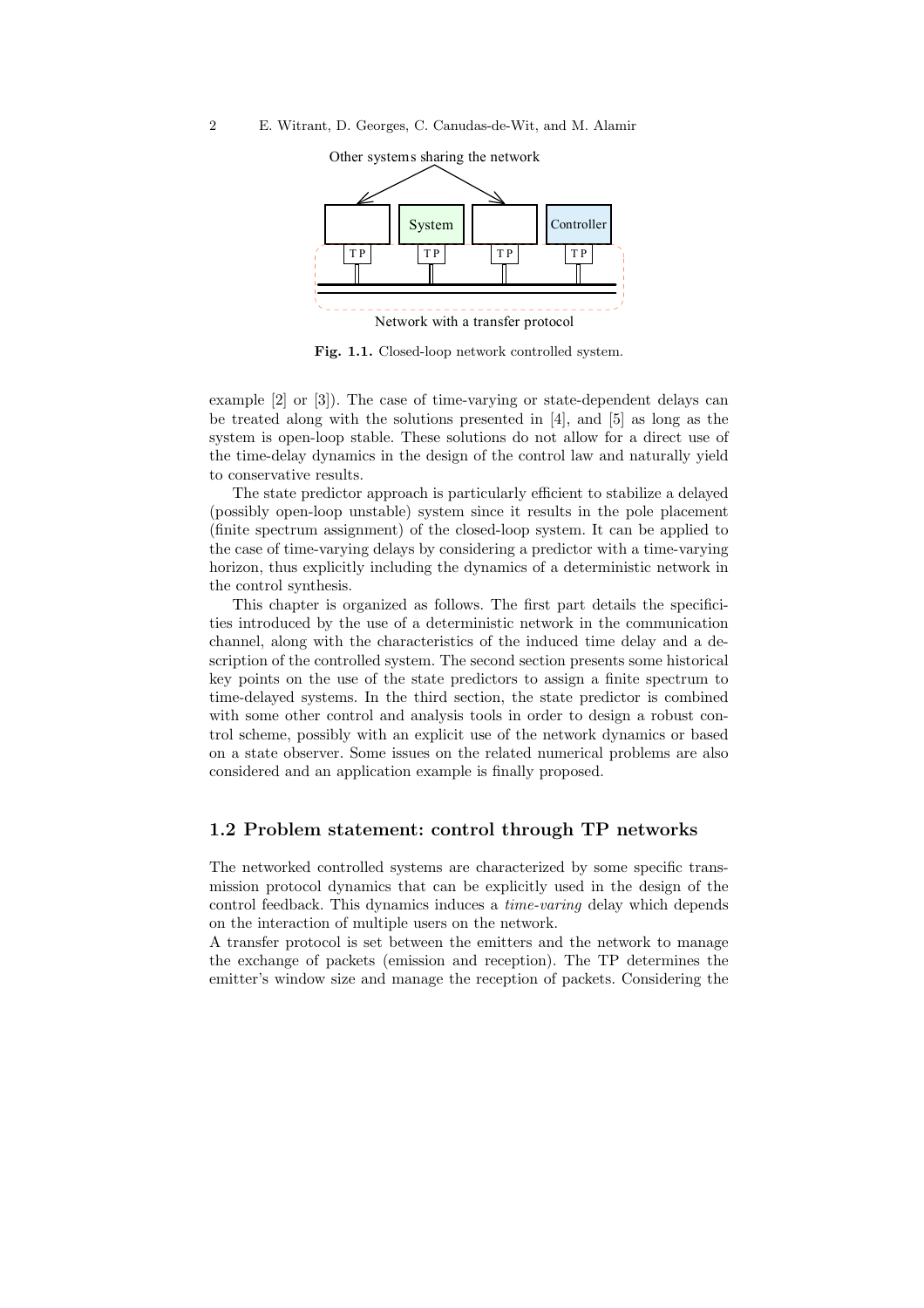class of secure networks we can guarantee that there is no loss of information in the communication process (all the lost packets are re-emitted), which results in a bounded transmission delay. Examples of such protocols (a detailed description can be found in [6]) are the Transfer Control Protocol (TCP) and Sequenced Packet Exchange (SPX) schemes. An other example is a dedicated network used to control a supply chain or an embedded system; in that case, the TP can be freely designed to ensure the desired properties.

The delay induced by the network is then the delay experienced by the control and measurement signals. Therefore, the lossless property of the network ensures that the delays are bounded and cannot increase as fast as the time (since it is the delay measured from the system or the control law sites). This motivates the following property.

H1) The time-delay  $\tau(t)$  induced by the communication network satisfies, for all  $t > 0$ ,

$$
0 \le \tau(t) \le \tau_{max} \quad and \quad \dot{\tau}(t) < 1,
$$

where  $\tau_{max} \geq 0$  is an upper bound on the delay.

Note that this hypothesis is generally used to ensure the stability or the controllability of time-delay systems.

The time-delay dynamics induced by a TP network can be described in a continuous, discrete or hybrid framework. For analysis purposes, we chose the continuous formulation but the proposed results can easily be extended to the other kinds of models. The induced delay is then described by the general class of systems that write as

$$
\dot{z}(t) = f(z(t), u_d(t)), \quad z(0) = z_0,\tag{1.1}
$$

$$
\tau(t) = h(z(t), u_d(t)),\tag{1.2}
$$

where

- $z(t)$  is the internal state of the network (with initial state  $z_0$ ), that describes the time evolution of the emitters window size  $W_i(t)$  (for  $i = 1...N$ sources connected to the network) and the router's queue length  $q(t)$ , for example. In that case, the state writes as  $z(t) = [W_1(t) \dots W_N(t) q(t)]^T$ ,
- $u_d(t)$  is the exogenous input to the system, which is the number of users  $N(t)$  and the link capacity  $C(t)$ , if both are time-varying. We then have  $u_d(t) = \{N(t), C(t)\},\,$
- $f(z(t), u_d(t))$  describes the internal dynamics of the network, set by the TP on the window sizes and by the queue management scheme on the queue length, if a buffer is used to manage the packets,
- $h(z(t), u_d(t))$  gives the resulting delay  $\tau(t)$  from the whole model.

Note that  $(1.1)-(1.2)$  describes an autonomous system with an exogenous input  $u_d(t)$ . This input is assumed to be known over a certain range of time ahead of the present time (equal to the maximum delay expected  $\tau_{max}$ ) in order to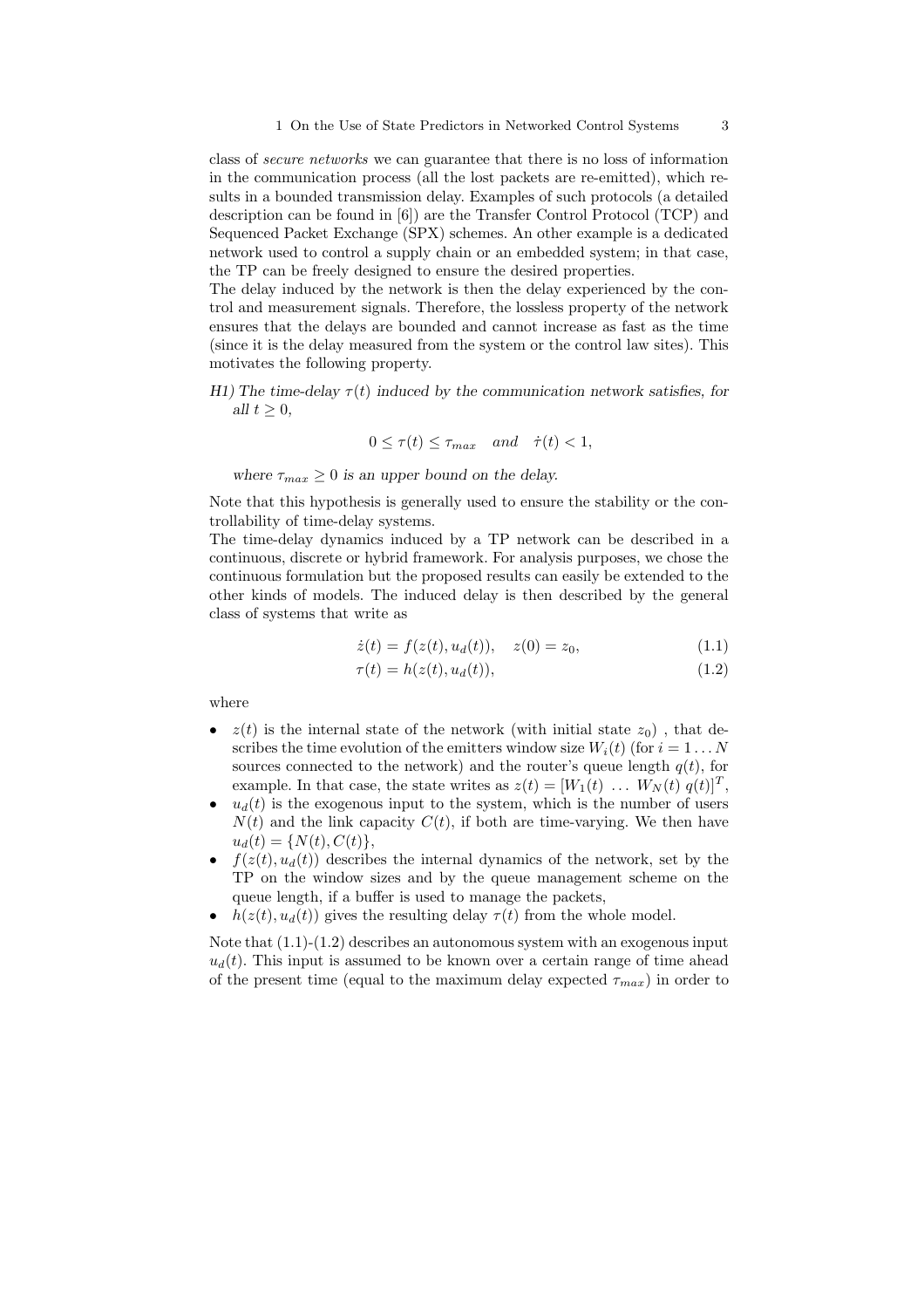use the predictive approach. This would be the case for periodic systems or if the transfer protocol is set to declare to the network that its source will emit and wait during  $\tau_{max}$  before starting the emission. An appropriate robustness analysis focused on the predictor sensitivity with respect to the time-delay model can be used to remove this hypothesis.

The remotely controlled system writes as:

$$
\dot{x}(t) = Ax(t) + Bu(t - \tau(t)), \quad x(0) = x_0,\tag{1.3}
$$

$$
y(t) = Cx(t),\tag{1.4}
$$

where  $x \in R^n$  is the internal state,  $u \in R^l$  is the control input,  $y \in R^m$  is the system output, and A, B, C are matrices of appropriate dimensions. The pairs  $(A, B)$  and  $(A, C)$  are assumed to be controllable and observable, respectively, but no assumption is made on the stability of A.

#### 1.3 Historical Background

After a short recall on the concept of commandability in the case of the systems with a delayed input, we present in this section the main results obtained in the years 1970-1980 concerning the state predictor. More precisely, the concepts of finite spectrum assignment, system reduction and the use of the predictor to stabilize systems with a delayed input if this delay is timevarying are detailed. The state is supposed to be completely known to establish the control law.

#### 1.3.1 Controllability

The controllability of linear systems with time delays in control is not trivial and was specifically studied in [7]. We consider the general class of systems described on  $[t_0, t_1]$  by

$$
\dot{x}(t) = A(t)x(t) + \sum_{i=0}^{k} B_i(t)u(t - \tau_i),
$$
\n(1.5)

where  $A(t)$ ,  $B_i(t)$  are bounded measurable matrices of size  $n \times n$  and  $n \times l$ , respectively, and  $0 = \tau_0 < \tau_1 < \ldots < \tau_k$  are real numbers. The controllability of the complete state is usually defined as follows

**Definition 1.** The complete state of the process  $(1.5)$  at time t is the set  $x_c(t) = \{x(t), v(t, s)\},$  where  $v(t, s) = u(s), s \in [t - \tau_k, t).$ 

**Definition 2.** The complete state  $x_c(t_0)$  is said to be controllable on  $[t_0, t_1]$ if there exists a control u such that  $x(t_1) = 0$ .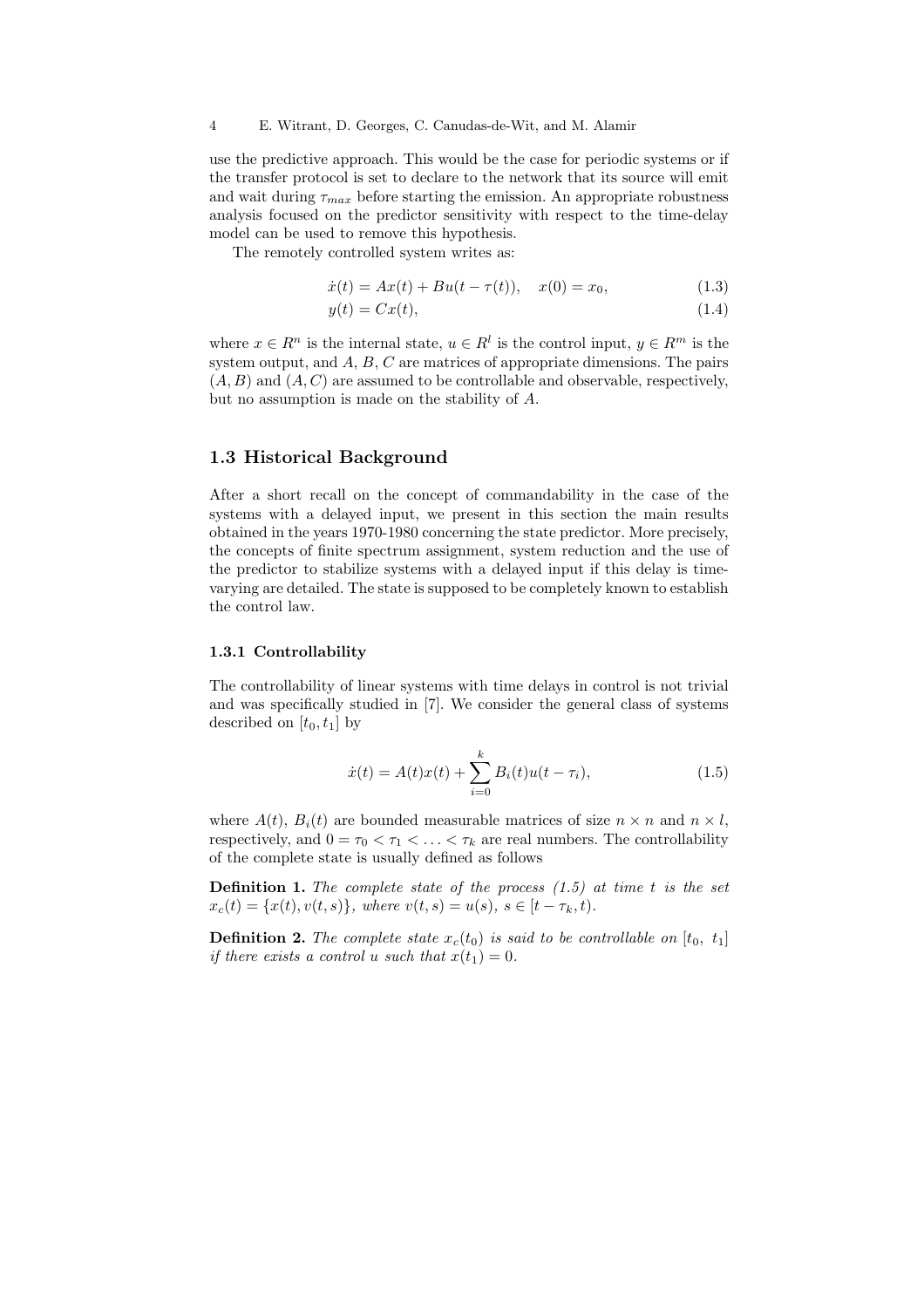**Definition 3.** The complete state  $x_c(t_0)$  is said to be absolutely controllable on  $[t_0,t_1]$  if there exists a control u such that  $x_c(t_1) = 0$  (both  $x(t_1) = 0$  and  $v(t_1, s) = 0$ ).

**Definition 4.** The system  $(1.5)$  is said to be (absolutely) controllable on  $[t_0,t_1]$  if and only if every complete state is (absolutely) controllable on this interval.

These definitions show the influence of the delay on the concept of state and commandability. Indeed, we do not consider an instantaneous state but an evolution on a time-dependent horizon: the control law  $u(\cdot)$  must be known on the horizon  $[t - \max_k \tau_k, t]$  to compute the value of  $\dot{x}(t)$ . This comes from the fact that, if two control laws have the same value at a given instant  $t$  but a different history then the system trajectories will be different.

This principle is equivalent to the one used in the definition of the dynamics of a time-delay system writing as

$$
\dot{x}(t) = A_n x(t) + A_d x(t - \tau),
$$

where a proper initial condition is expressed in [2] as

$$
x(t_0 + \theta) = \phi(\theta), \quad \theta \in [-\tau, 0], \quad (t_0, \phi) \in \mathbb{R}^+ \times C_{n, \tau}^{\nu}
$$

with  $\mathcal{C}_{n,\tau}^{\nu} = \{\phi \in \mathcal{C}_{n,\tau}: ||\phi||_{c} < \nu\}$ , where  $\nu$  is a positive real number,  $||\phi||_{C} =$  $\sup_{-\tau \leq t \leq 0} ||\phi||, || \cdot ||$  refers to the euclidian norm and  $\mathcal{C}_{n,\tau} = \mathcal{C}([-\tau,0],\mathbb{R}^n)$ indicates the Banach space of the continuous vector functions projecting the interval  $[-\tau, 0]$  in  $\mathbb{R}^n$  with a uniformly convergent topology.

The concept of complete state of the first definition is thus introduced to take into account the history of the control law. The previous definitions are an application of the concept of commandability, in the traditional sense, to the class of systems considered. We take into account the fact that the control law history has to be known before the system initialization (at time  $t_0$ ) and then kept in memory on the time interval  $[t - \max_k \tau_k, t]$  to ensure the uniqueness of the trajectory described by (1.5).

Remark 1. For simplicity sake, we will consider that the values of the control law preceding the system initialization are null and that their history is preserved on the necessary horizon. The initial conditions of the system are thus reduced to  $x(t_0)$  and the traditional concepts of commandability can be applied directly.

The use of the the state predictor allows, because of the infinite dimension of the resulting control law, to obtain a closed-loop system of finite dimension. This transformation of a system described by a functional differential equation into a system described by an ordinary differential equation is limited by the computation precision of the integral term. Indeed, the resulting system can be non-robust with respect to arbitrarily small uncertainties at this level. A more complete discussion on this subject is available in [8] and the resulting performance limitation of is close to the one induced by an error in the delay estimation, which is studied in [9].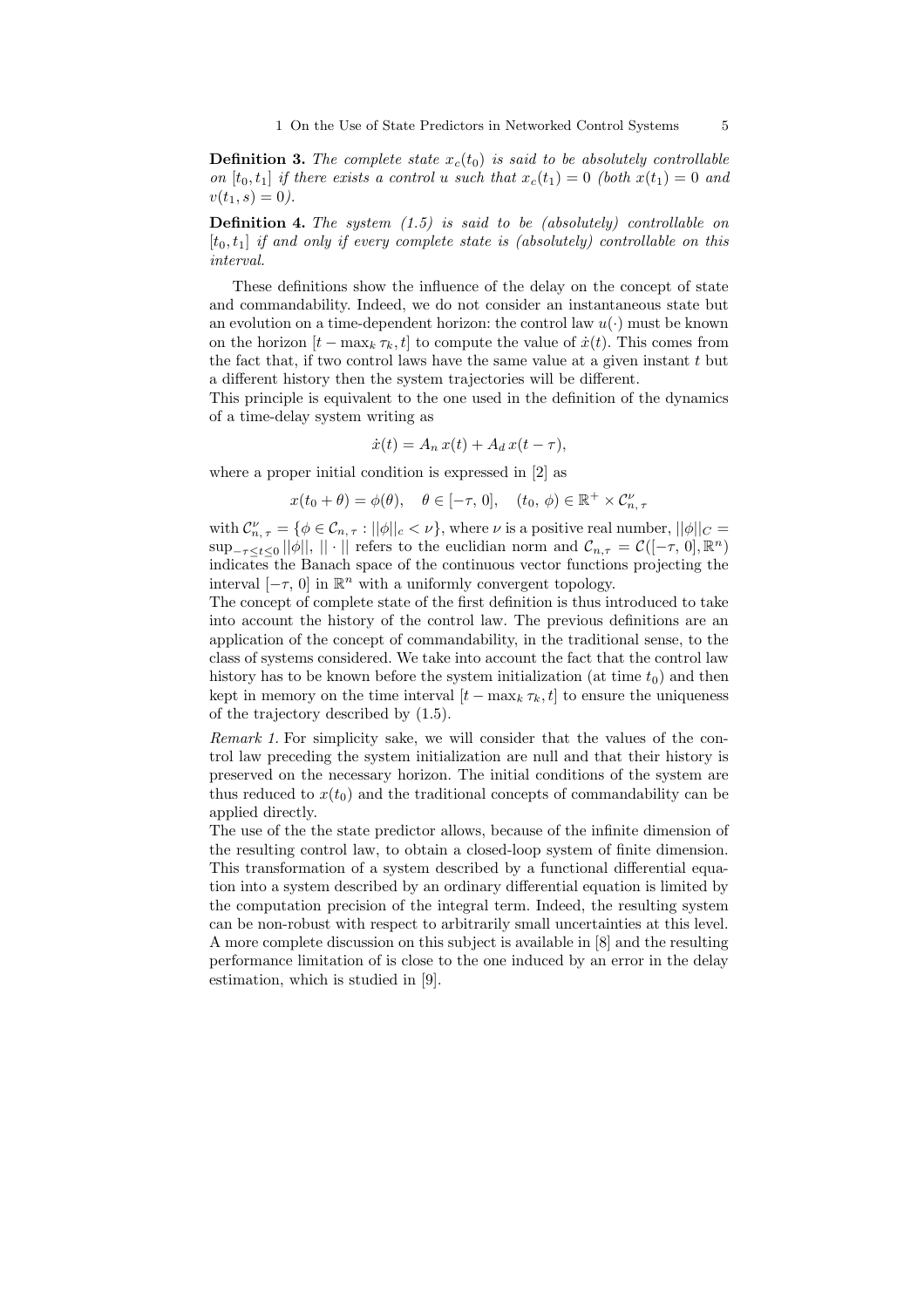6 E. Witrant, D. Georges, C. Canudas-de-Wit, and M. Alamir

The solution of the differential equation (1.5), along with the previous definitions, is used to establish the following theorem on absolute controllability.

**Theorem 1.** If the matrices  $A(t)$ ,  $B_i(t)$  are analytic on  $[t_0, t_1]$ ,  $[t_0, t_1 + \tau_k]$ , respectively, then the process (1.5) is controllable absolutely on  $[t_0, t_1]$  if and only if rank  $[D(t), LD(t), \ldots, L^{n-1}D(t)] = n$  for all but isolated points of  $[t_0,t_1-\tau_k]$ . The function  $D(s)$  and the operator L are defined as

$$
D(s) \doteq \sum_{i=0}^{k} \Phi(s, s + \tau_i) B_i(s + \tau_i) \quad and \quad LD(t) \doteq (d/ds)D(s)|_{s=t} - A(t)D(t),
$$

where  $\Phi(t,t_0)$  is the transition matrix of  $A(t)$ .

Remark 2. For the specific case where the process is described by (1.3) with a constant delay,  $D(s) = e^{-A\tau}B$  and the absolute stability of this system is ensured if and only if  $rank\ [e^{-A\tau}B, Ae^{-A\tau}B, \ldots, A^{n-1}e^{-A\tau}B] = n.$ 

#### 1.3.2 Finite spectrum assignment

It is well known that the use of a linear feedback on a dynamic system with delayed control generally yields a closed-loop system described by a retarded functional differential equation with an infinite spectrum. Assigning a finite spectrum to such system is not practically feasible with a state feedback control law. The aim of this section is to present the results derived in [10], where it is shown that the state predictor can be used to obtain a finite closed-loop spectrum for the class of systems considered in this paper.

Consider the system with a time delayed input and a non-delayed one

$$
\dot{x}(t) = Ax(t) + B_0 u(t) + B_1 u(t - \tau), \tag{1.6}
$$

where  $A, B_0$  and  $B_1$  are some matrices of appropriate dimensions. The feedback is given by

$$
u(t) = Kx(t) + K \int_{-\tau}^{0} e^{-(\tau+\theta)A} B_1 u(t+\theta) d\theta,
$$
\n(1.7)

where K is a  $l \times n$  matrix that specifies the location of the closed-loop spectrum. The finite spectrum of the closed-loop system is then ensured by the following theorem.

**Theorem 2.** The spectrum of the closed-loop system  $(1.6)$ ,  $(1.7)$  coincides with the spectrum of the matrix

$$
A+[B_0+e^{-A\tau}B_1]K.
$$

Moreover, assuming controllability (respectively stabilizability) of the pair  $(A, B_0 + e^{-A\tau}B_1)$  the spectrum of the system  $(1.6)$ ,  $(1.7)$  can be placed at any preassigned self-conjugate set of n points in the complex plane (respectively the unstable eigenvalues of A can be arbitrarily shifted) by a suitable choice of the matrix K.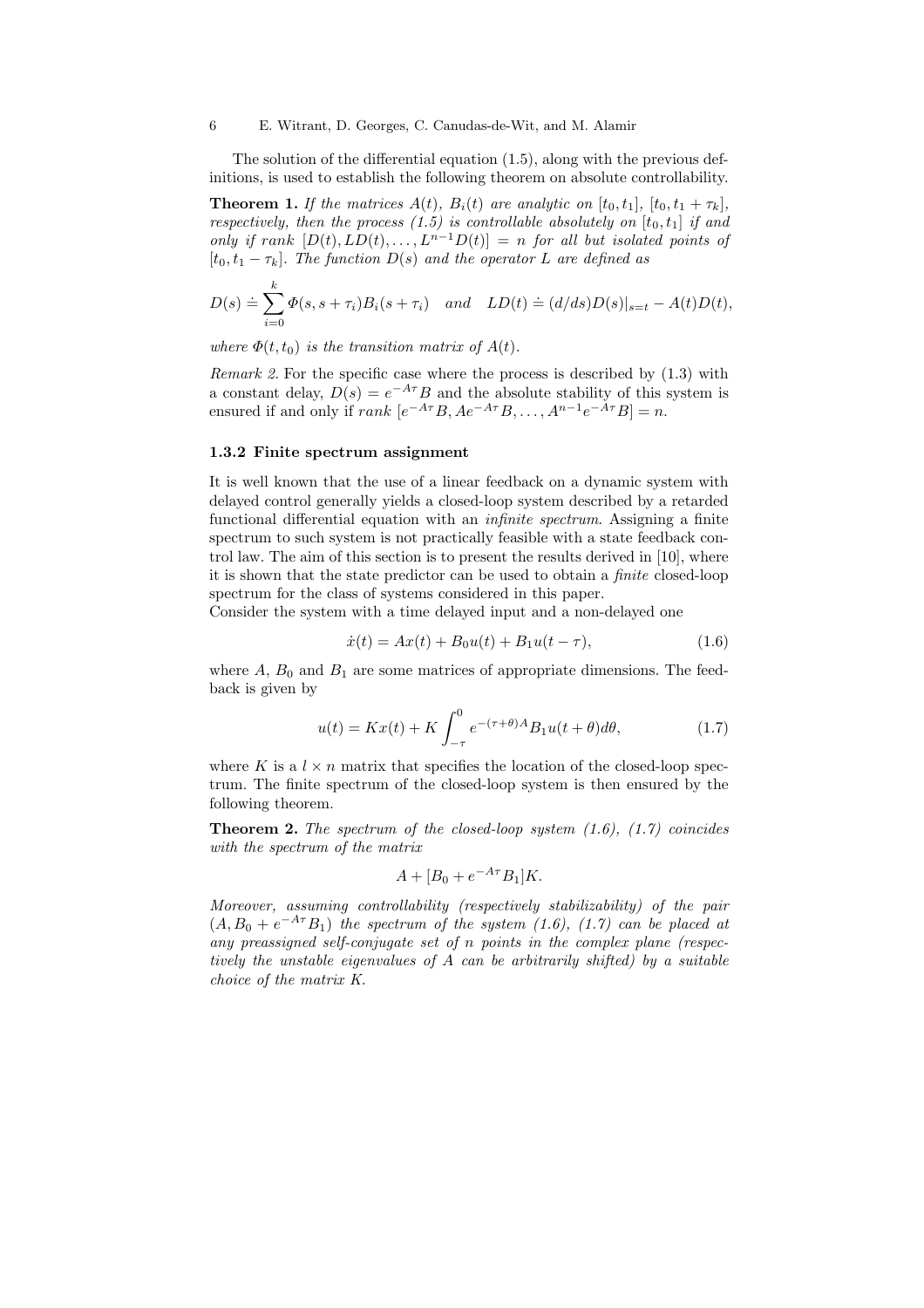#### 1 On the Use of State Predictors in Networked Control Systems 7

Proof (Outline). Assuming that the solutions of (1.6) can be expressed as  $x(t) = e^{At}\kappa(t)$ , where  $\kappa(t)$  is a continuously differentiable function, we have that

$$
x(t+\tau) = e^{A\tau} \left[ x(t) + \int_{-\tau}^0 e^{-(\tau+\theta)A} [B_0 u(t+\theta+\tau) + B_1 u(t+\theta)] d\theta \right].
$$

Substituting (1.7) in the previous equation, solving for  $u(t)$  and looking for the delayed input, we obtain

$$
u(t-\tau) = K \left[ e^{-A\tau} x(t) - \int_{-\tau}^{0} e^{-(\tau+\theta)A} [B_0 u(t+\theta) d\theta] \right].
$$
 (1.8)

The expression for  $u(t)$  from (1.7) and the one for  $u(t-\tau)$  from (1.8) can now be substituted in (1.6). Note that the integral terms cancel each other and we have the closed-loop result

$$
\dot{x}(t) = (A + B_0 K + B_1 K e^{-A\tau}) x(t).
$$

This completes the proof.  $\Box$ 

The original result in [10] was given for the more general class of systems governed by

$$
\dot{x}(t) = Ax(t) + \int_{-\tau}^{0} d\beta(\theta)u(t + \theta), \qquad (1.9)
$$

where  $\beta(.)$  is an  $n \times l$  matrix function of bounded variation which is a sum of an absolutely continuous function and a finite number of jump discontinuities. We restricted the class of processes considered to (1.6) for sake of simplicity and to remain in the scope of this chapter. The original use of Lebesgue-Stieltjes integration in [10] includes some measurement considerations, allowing for some non-uniformly distributed measurements.

Remark 3. The sensitivity of the design to the plant and control parameter variations is also considered in [10]. It is shown that, even if the desired finite spectrum is not preserved, the closed-loop system remains stable for arbitrarily small perturbations.

For the specific case where the process is described by  $(1.3)$  with a constant delay  $(B_0 = 0)$ , the controllability condition of the previous theorem is equivalent to the condition expressed in Remark 2.

A similar stability result was also established in [11], where the receding horizon regulator is used to solve the fixed terminal energy problem.

#### 1.3.3 Reduction of systems

The previous works are generalized in [12], where an absolute continuity condition for the reduction of systems with delayed controls is proposed. This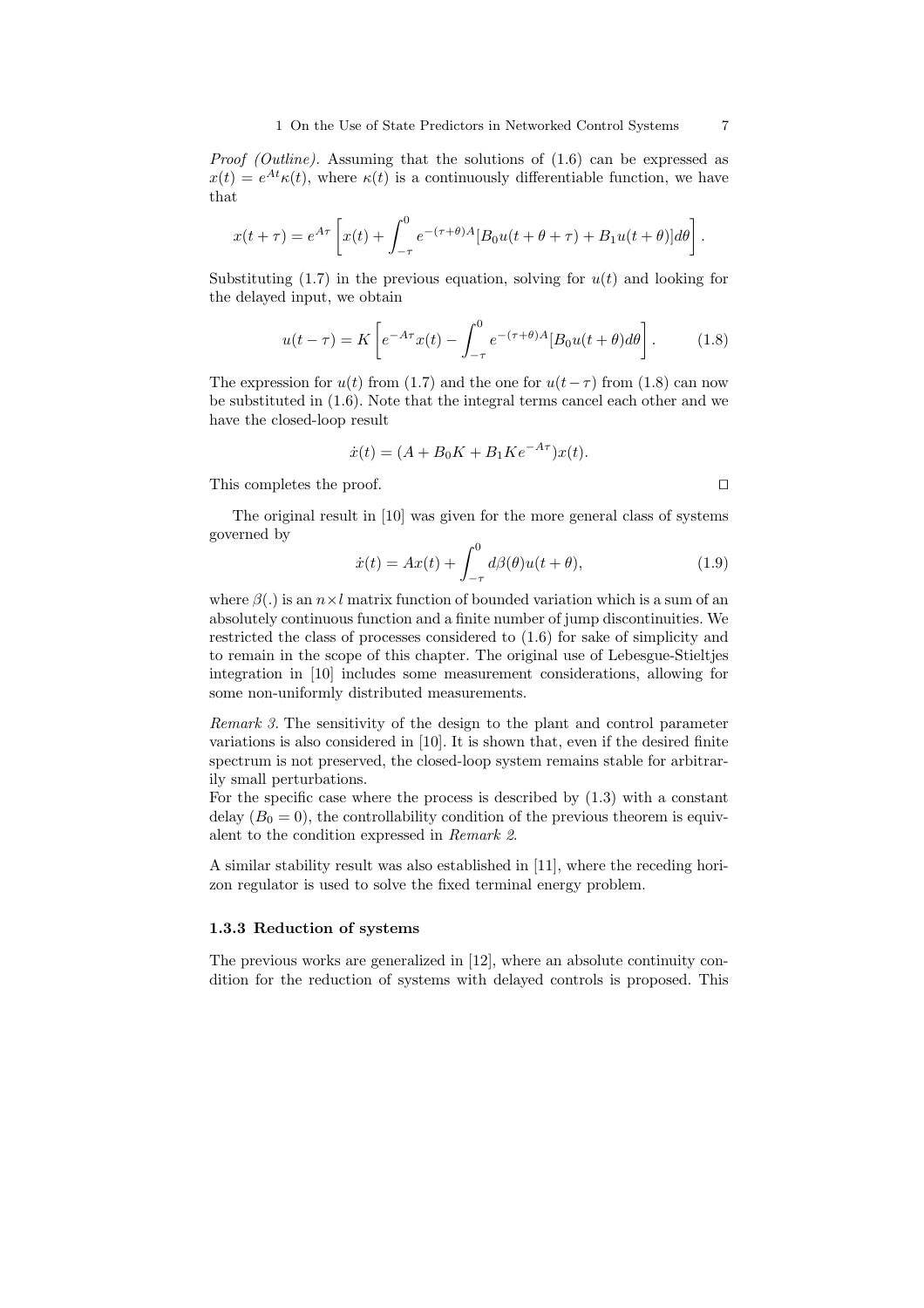allows for the transformation of a linear system with delayed control into an ordinary measure-differential control system (system reduction). This transformation is performed as follows.

**Theorem 3.** Consider the class of systems described by  $(1.6)$  and define

$$
p(t) \doteq x(t) + \int_{t-\tau}^{t} e^{(t-\theta-\tau)A} B_1 u(\theta) d\theta.
$$

Then  $\{x(t), u(t)\}\$ is admissible for (1.6) if and only if  $\{p(t), u(t)\}\$ is admissible for

$$
\dot{p}(t) = Ap(t) + \hat{B}(t)u,\tag{1.10}
$$

with  $\hat{B}(t) \doteq B_0 + e^{-A\tau} B_1$ .

For the case of systems with a time-varying delay in the input

$$
\dot{x}(t) = Ax(t) + Bu(t - \tau(t)),
$$

with  $\eta(t) \doteq t - \tau(t)$  absolutely continuous and  $\dot{\tau}(t) \neq 1$  for almost every t, the equivalent system is obtained, for almost every  $t$ , using

$$
\hat{B}(t) = \sum_{s \in \eta^{-1}(t)} e^{A(t-s)} B|1 - \dot{\tau}(s)|^{-1}.
$$

where  $\eta^{-1}(t) \doteq \{ s | \eta(s) = t \}.$ 

The classical techniques of stabilization, optimization and controllability can be directly applied to the reduced system using the following result.

**Theorem 4.** Let  $u(t) = K(t)p(t)$  be a feedback stabilisation scheme for (1.10) and suppose that  $K(t)$  is bounded. Then the system  $(1.6)$  is stabilized by the feedback scheme

$$
u(t) = K(t) \left[ x(t) + \int_{t-\tau}^t e^{(t-\theta-\tau)A} B_1 u(\theta) d\theta \right].
$$

Remark  $\ddot{4}$ . The original theorems in [12] are derived for the more general class of systems governed by  $(1.9)$  (the particular case  $(1.6)$ ) is introduced as an illustrative exemple).

#### 1.3.4 Horizon computation for the time-varying delay case

The finite spectrum assignment control scheme is applied more specifically to systems with time-varying delayed control in [13], where it is used to design an adaptive algorithm which ensures the output convergence and global stability. The specificities induced by this delay and the design of the time-varying predictor horizon are described in this section.

The first-order system considered in [13] writes as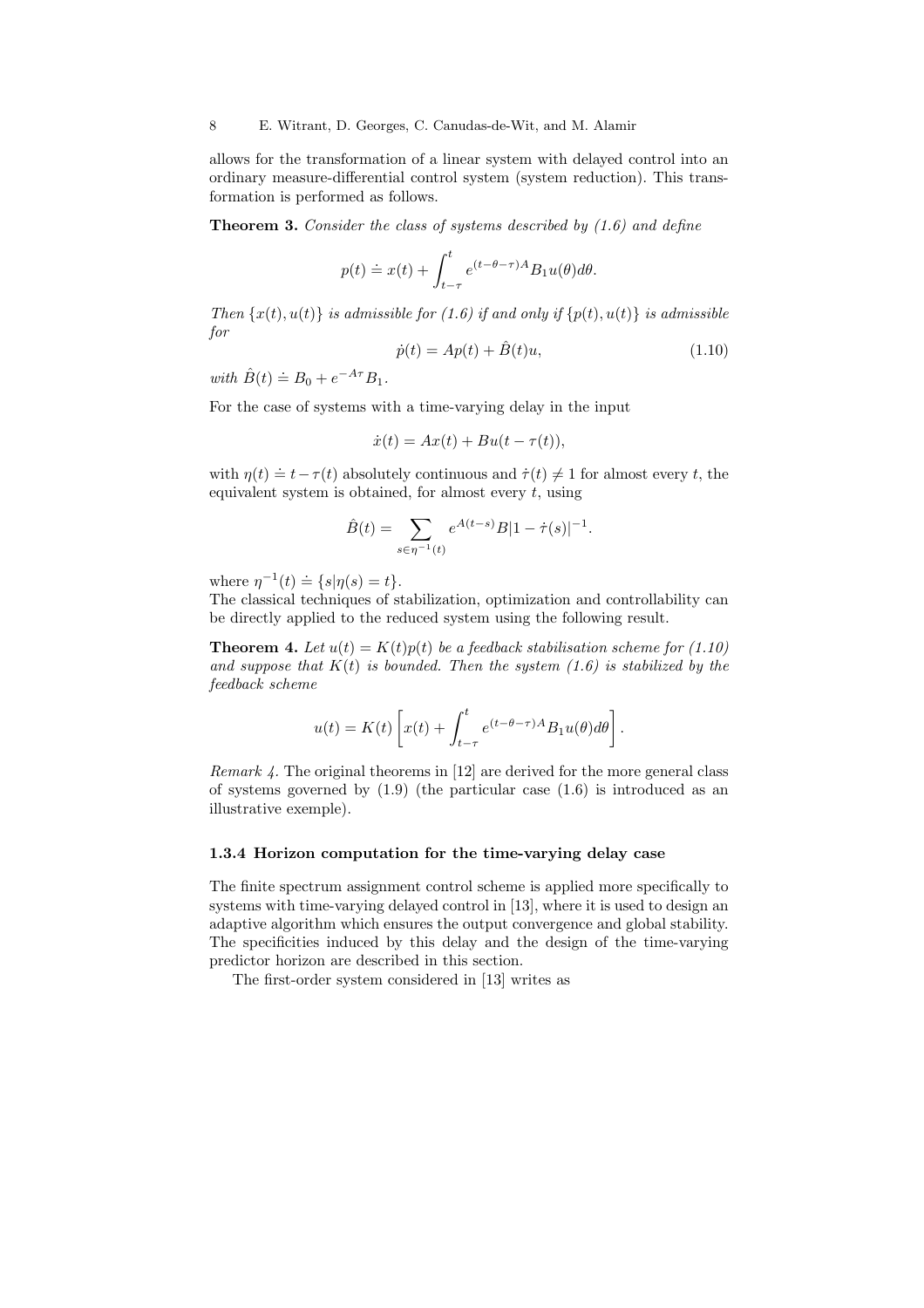1 On the Use of State Predictors in Networked Control Systems 9

$$
\dot{x}(t) = ax(t) + u(t - \tau(t)),
$$
\n(1.11)

with a an unknown positive constant and  $\tau(t)$  satisfying the conditions stated in section 1.2 ( $\tau(t)$  bounded and  $\dot{\tau} < 1$ ). The goal is to express (1.11) in the form

$$
\frac{dx}{d\zeta(t)}(\zeta(t)) = ax(\zeta(t)) + u(t),
$$

where  $\zeta(t) \doteq t + \delta(t)$  is the predicted time. This is achieved if  $\delta(t)$  satisfies  $\delta(t) - \tau(t + \delta(t)) = 0$ . The desired pole placement on the closed-loop system is obtained using the non-causal control law (since we need to predict the state evolution)

$$
u(t) = \kappa x(\zeta(t)) + \bar{u}(t),
$$

where  $\bar{u}(t)$  is a bounded reference input,  $\kappa$  is a negative constant such that  $a + \kappa < 0$ , and  $x(\zeta(t))$  is obtained from the lemma:

**Lemma 1.** The prediction  $x(t + \delta(t))$  is given by the equation

$$
x(t+\delta) = F(\zeta(t),t) \left[ x(t) + \int_{t-\tau(t)}^t F(t,\zeta(s))\dot{\zeta}(s)u(s)ds \right],
$$

where F is the state transition function of the system (1.11), i.e.  $F(t, \sigma) =$  $e^{a(t-\sigma)}$ .

The previous lemma shows that we are able to set the proposed control law, since the predicted state  $x(t + \delta)$  is computed from  $x(t)$  and  $u(s)$  with  $s \in$  $[t - \tau, t]$ . Expressing (1.11) in the time-shifted coordinates, we have that

$$
\frac{dx}{d\zeta(t)}(\zeta(t)) = ax(\zeta(t)) + u(t + \delta - \tau(t + \delta)) = ax(\zeta(t)) + u(t)
$$

from the definition of  $\delta(t)$ . Introducing the proposed control law, we are able to set the pole of the closed-loop time-shifted system since it writes as

$$
\frac{dx}{d\zeta(t)}(\zeta(t)) = (a+\kappa)x(\zeta(t)) + \bar{u}(t),
$$

where  $\kappa$  is the control gain.

This method is extended to the stabilization of  $n$ -dimensional SISO systems [14] and a control scheme with a state estimator is proposed. It is also applied to non-minimum phase systems, in the case of constant delays, in [15].

## 1.4 Other approaches

The state predictor can be combined or studied with other approaches in order to determine the robustness and performance of the closed-loop system. First,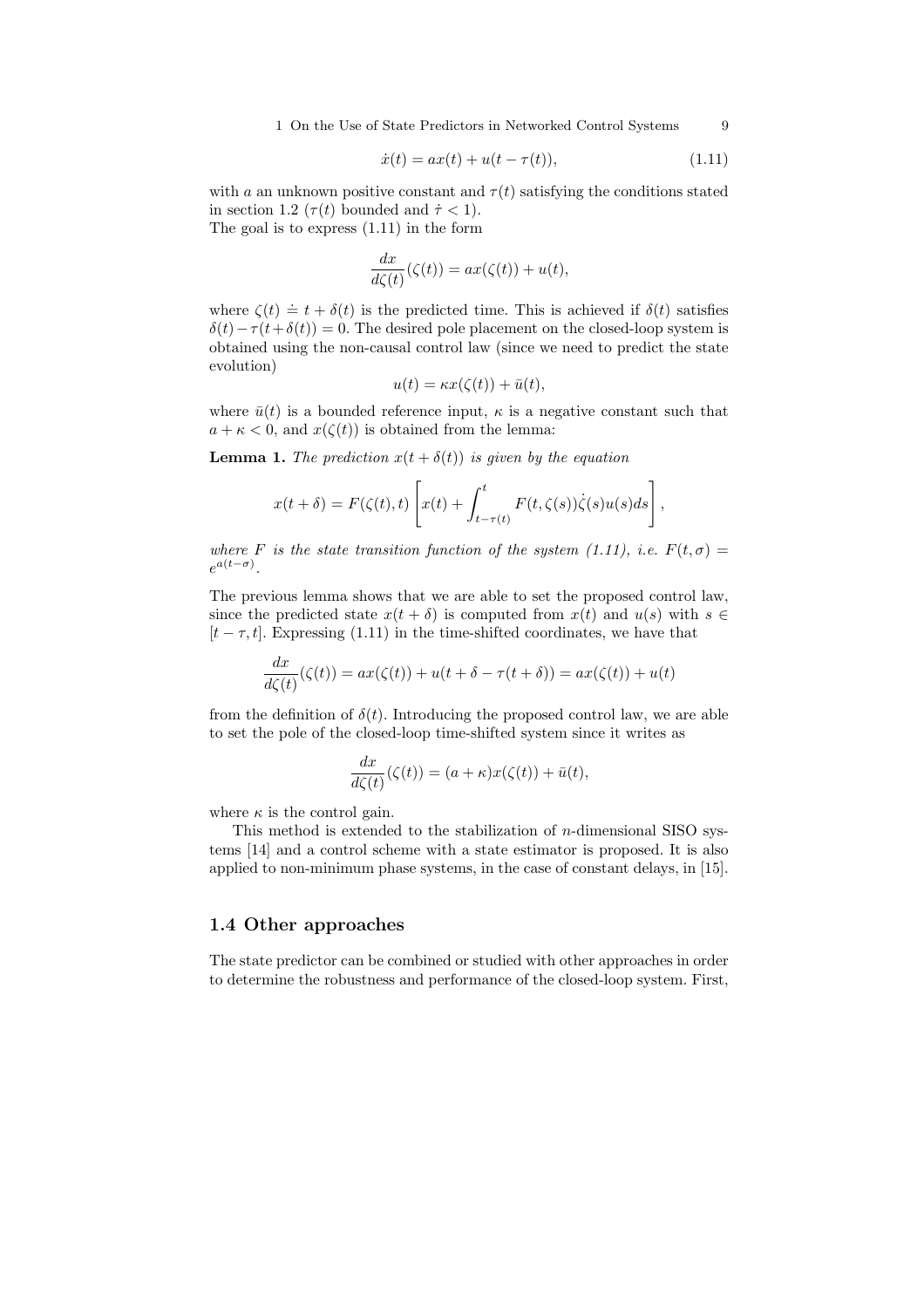the problem of robustness with respect to the knowledge of the delay can be tackled by the frequency approach, in the case of a constant delay. Then, the  $H^{\infty}$  synthesis is used to reject a disturbance on the state, by partially taking into account the time variation of the delay. A control scheme using explicitely the network dynamics and an observer-based control law are presented in the third subsection. To finish, we consider some elements of numerical analysis to compensate for the instabilities induced by the computation of the integral term in the state predictor.

#### 1.4.1 Robustness with respect to the delay estimation: a frequency approach

A robustness criterium is proposed in [16], where the robustness of the state predictor with respect to delay uncertainties is investigated. The system considered is a dynamic system with a delayed input such as the one described by (1.3), with a constant delay. The problem robustness is formulated by introducing the maximum deviation of the delay  $\Delta = \tau - \hat{\tau}$ , where  $\tau$  is the delay induced by the network and  $\hat{\tau}$  is the delay used for the prediction (measured, observed or estimated). The goal is then to find the maximum value  $\overline{\Delta}$  of  $\Delta$  which ensures the stability of the closed-loop system for  $|\Delta| \in [0, \overline{\Delta})$ . The consideration of a constant delay makes it possible to solve this problem using a frequency approach, detailed below.

The estimated delay is used to establish the control law

$$
u(t) = -Ke^{A\hat{\tau}} \left[ x(t) + e^{At} \int_{t-\hat{\tau}}^{t} e^{-A\theta} Bu(\theta) d\theta \right]
$$
 (1.12)

which writes, in the frequency domain, as

$$
(I_l + K(sI_n - A)^{-1}[I_n - e^{-\hat{\tau}(sI_n - A)}]B)u(s) = -Ke^{\hat{\tau}A}x(s),
$$

where  $I_n$  is the identity matrix of size  $n \times n$  and s is the Laplace operator. The system (1.3) is described by

$$
(sI_n - A)x(s) = Be^{-\tau s}u(s)
$$

and the characteristic matrix of the closed-loop system is

$$
\begin{aligned} & \det \left( \frac{sI_n - A}{-Ke^{\hat{\tau}A}} \frac{Be^{-\tau s}}{I_l + K(sI_n - A)^{-1}[I_n - e^{-\hat{\tau}(sI_n - A)}]B} \right) \\ & = \det \left( sI_n - A + [I_n - e^{\hat{\tau}A}(e^{-\hat{\tau}s} - e^{-\tau s})]BK \right). \end{aligned}
$$

Remark 5. When the delay is perfectly known,  $\Delta = 0$  and the closed-loop spectrum is identical to that of the non-delayed equivalent systems described previously.

The previous discussion makes it possible to establish the following proposition.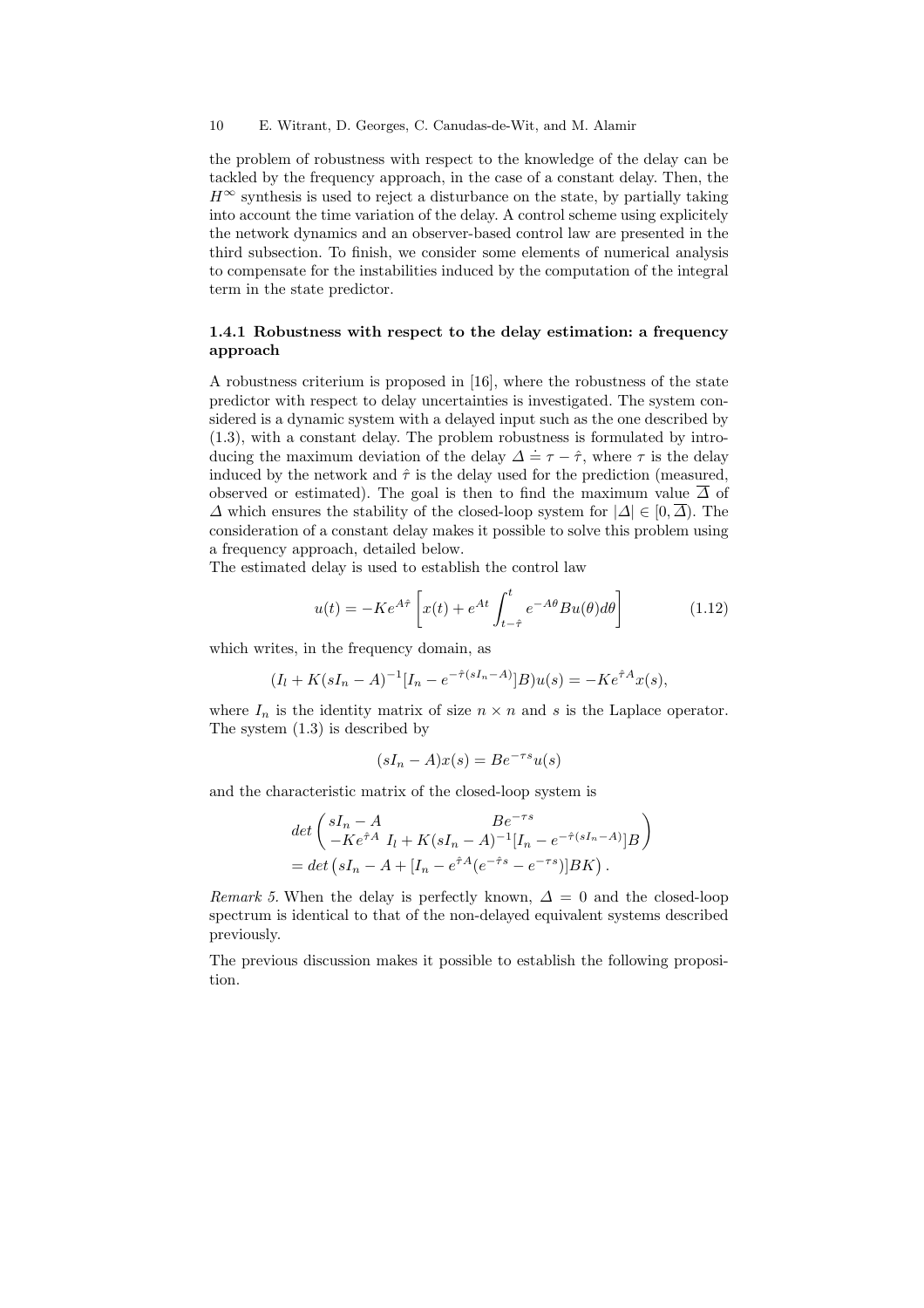**Proposition 1.** Consider the system described by  $(1.3)$  with a constant delay  $\tau$ , controlled by (1.12). If the estimated delay  $\hat{\tau}$  is different from the one experienced by the control input and  $\Delta$  describes the deviation of this delay, then the characteristic-equation of the closed-loop system is

$$
det (sI_n - A + BK - e^{\hat{\tau}A}e^{-\hat{\tau}s}(1 - e^{-\Delta s})BK).
$$

Remark 6. This result shows the correlation between the choice of the controller gain  $K$ , the estimated delay and the maximum acceptable deviation of this delay. This illustrates the necessary compromise between a high gain control scheme (broad bandwidth) and the robustness with respect to the uncertainties on the delay (sensitivity of the closed-loop system).

The maximum value of the acceptable deviation on the delay can then be computed, in an analytical way for the monovariable case (analysis based on continuity arguments) or in a numerical way for the multivariable case (frequency sweeping). The major disadvantage of this method in the context of stabilisation through networks is that it cannot be applied to the case of variable time-delays, which is of major importance in the communication networks since the delays experience strong variations according to the load.

### 1.4.2  $H^{\infty}$  control with a time-varying delay

The receding horizon predictor is included in a  $H^{\infty}$  control scheme for a system with a time-varying delay in the control in [17]. The plant and the sensor channel are described, respectively, by

$$
\dot{x}(t) = Ax(t) + Bu(t - \tau(t)) + Dv(t), \tag{1.13}
$$

$$
y(t) = x(t - \psi(t)),
$$
\n(1.14)

where  $v(t)$  is the disturbance vector,  $y(t)$  is the measured output, and both delays  $\tau(t)$  and  $\psi(t)$  are some positive continuous functions with their timederivative less than one. This means that the full state, delayed by  $\psi(t)$ , is available to establish the control law. The predictive state formulation  $p(t) =$  $x(t + \delta(t))$  is similar to the one proposed in [18] and writes as

$$
\dot{p}(t) = \tilde{A}(\dot{\delta}(t))p(t) + \tilde{B}(\dot{\delta}(t))u(t) + \tilde{D}(\psi(t), \dot{\psi}(t), \delta(t))v(t - \psi(t)), \quad p(0) = 0
$$

with

$$
\tilde{A}(\theta) \doteq (1+\theta)A, \quad \tilde{B}(\theta) \doteq (1+\theta)B \quad and \quad \tilde{D}(\psi,\theta,\delta) \doteq (1-\theta)e^{A(\psi+\delta)}D,
$$

where  $\theta$  denotes the variable of the function considered. Let  $z(t)$  be the controlled output defined by  $z(t) \doteq Fp(t)$ , where the constant matrix F is used to estimate the effect of disturbances. The effect of the disturbance  $v(t)$  is compensated if the following criterion is verified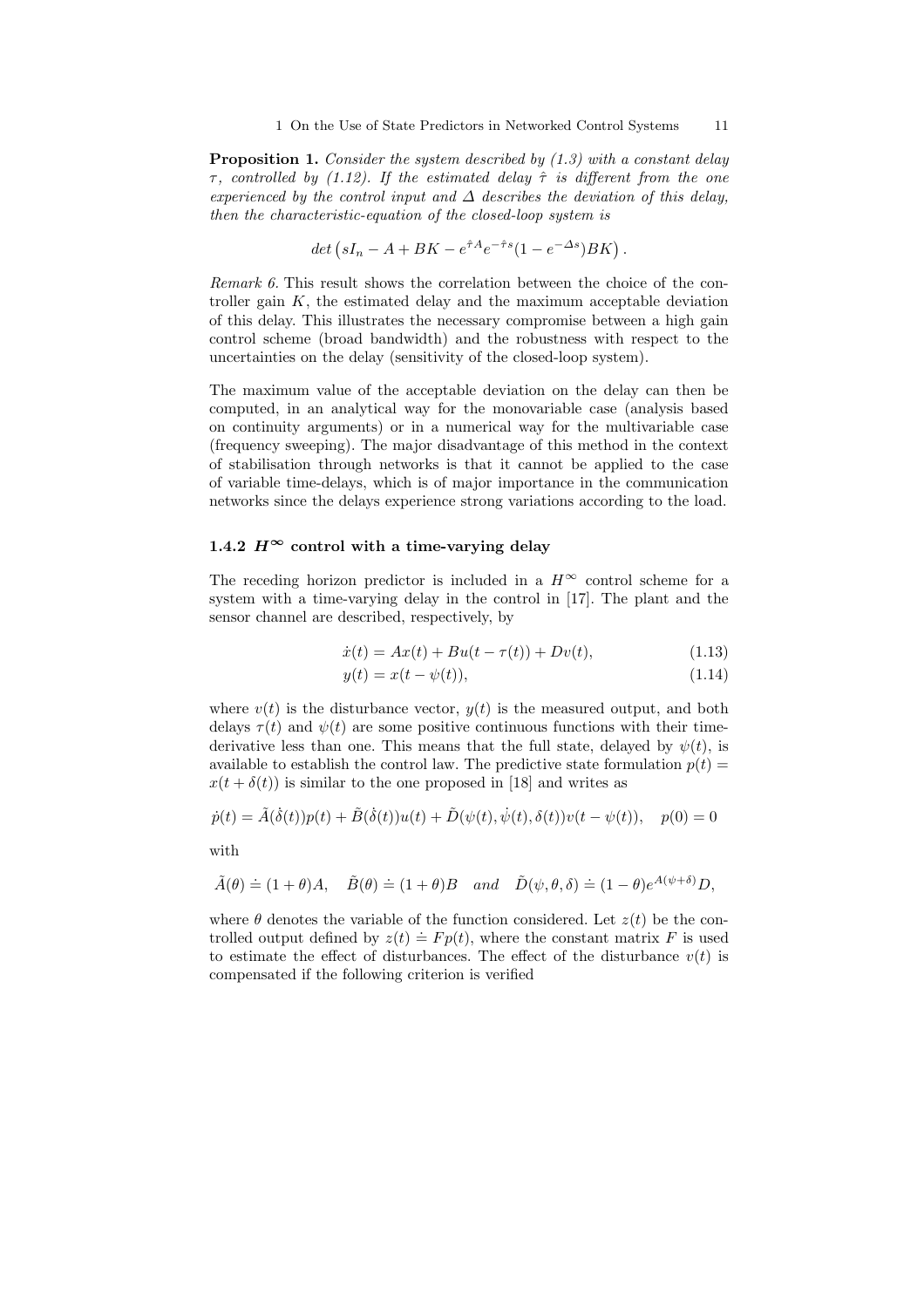12 E. Witrant, D. Georges, C. Canudas-de-Wit, and M. Alamir

$$
\int_0^\infty z^T(t)z(t)dt \le \gamma^2 \int_0^\infty v^T(t)v(t)dt,
$$

for any disturbance  $v(t)$  in  $L_2[0,\infty)$ , the space of square integrable functions on  $[0, \infty)$ . From this formulation, the solution of the  $H^{\infty}$  control problem is established in the form of LMIs (linear matric inequalities) for two different cases:

- the delay is supposed to be known at any time (i.e. it can be predicted) and the solution is expressed in the form of time-varying LMIs,
- only past and present informations are available; the solution is then established using the upper bounds on the delays and their derivatives.

The case of output feedback is also considered, as well as the case when some sensor noises are present in the output  $y(t)$ .

The fact that this solution requires to solve LMI at every time to explicitly use the value of the delay reduces considerably the field of application of this method. Indeed, the NECS problems as considered here relate to systems with fast dynamics, where the network has a dominating influence. The synthesis of a controller implying the resolution of LMI in real time is thus not conceivable in this case. Nevertheless, this  $H^{\infty}$  solution is well suited for perturbed dynamical systems when the induced time-delay exhibits slow variations.

#### 1.4.3 Explicit use of the network dynamics and observer-based control

The relationship between the predictor's horizon  $\delta(t)$  and the delay  $\tau(t)$  is studied more closely in [19], where a dynamic explicit solution is proposed to compute  $\delta(t)$ . This solution directly involves the delay dynamics defined in (1.1)-(1.2) for  $\tau(t)$ , which can be obtained from a network model, and is included explicitly in the control's formulation. This is expressed in the following theorem, established for the non-delayed state feedback problem.

**Theorem 5.** Consider the system described by  $(1.3)$  and assume that the delay dynamics  $(1.1)-(1.2)$  is such that H<sub>1</sub>) holds. Then the state feedback control law

,

$$
u(t) = -Ke^{A\delta(t)} \left[ x(t) + e^{At} \int_{t}^{t+\delta(t)} e^{-A\theta} Bu(\theta - \tau(\theta)) d\theta \right]
$$

$$
\dot{\delta}(t) = -\frac{\lambda}{1 - d\tau(\zeta)/d\zeta} \delta(t) + \frac{d\tau(\zeta)/d\zeta + \lambda\tau(\zeta)}{1 - d\tau(\zeta)/d\zeta},
$$

$$
\frac{d\tau}{d\zeta}(\zeta) = \frac{dh}{d\zeta}(z(\zeta), u_d(\zeta)),
$$

$$
\frac{dz}{d\zeta}(\zeta) = f(z(\zeta), u_d(\zeta)), \quad z(0) = z_0,
$$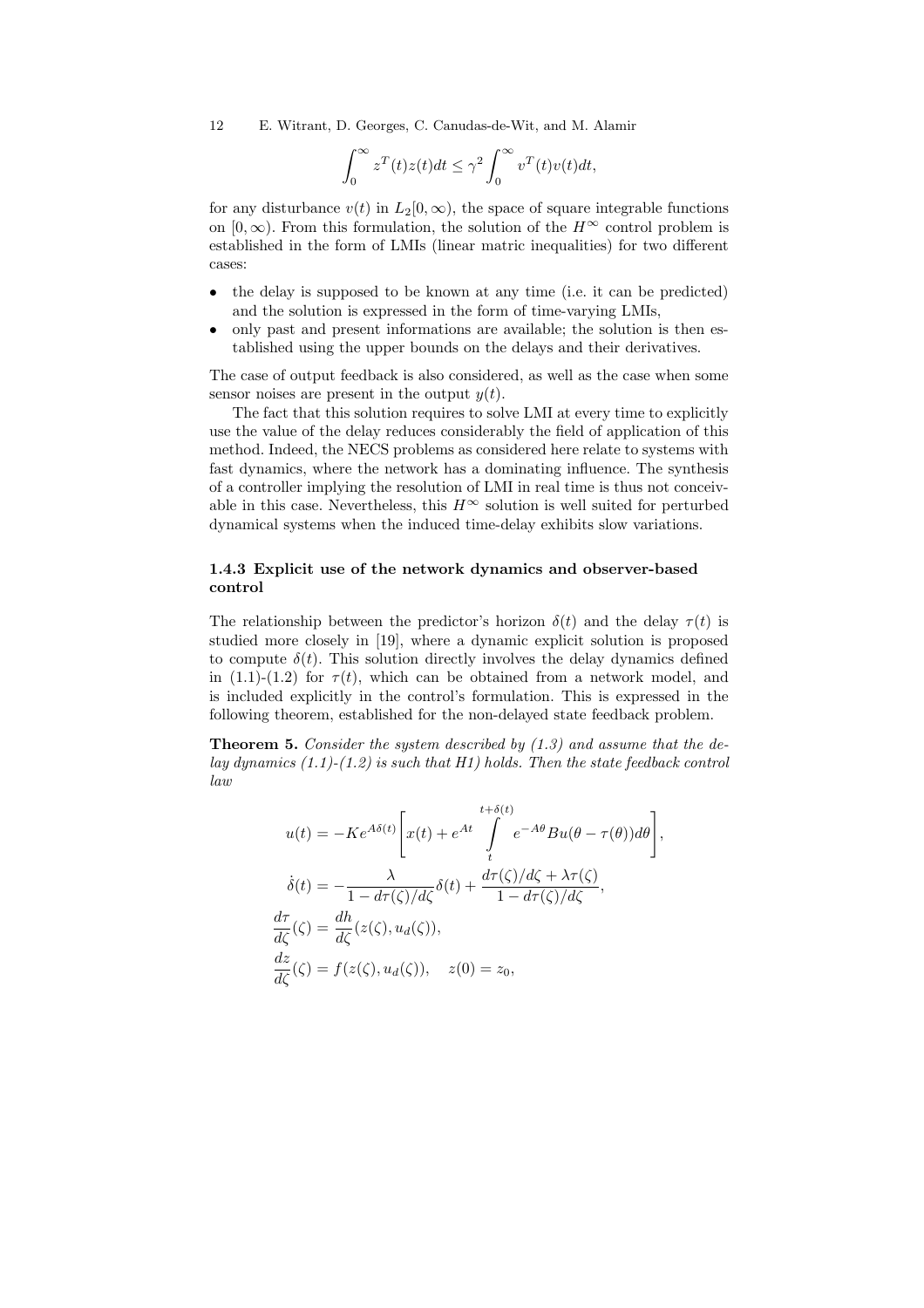with  $\zeta(t) = 1 + \delta(t)$ ,  $\lambda$  is a positive constant and  $\delta(0) = \delta_0$ , ensures that the system trajectories converge exponentially to zero.

The stability of the resulting time-shifted closed-loop system

$$
\frac{dx}{d\zeta}(\zeta) = (A - BK)x(\zeta)
$$
\n(1.15)

is studied in details in [20] and a direct relationship is established between the system's stability and the delays properties. More precisely, the stability analysis resulted in some precise bounds on the allowable variations of  $\delta(t)$ . It is also shown that the exponential convergence of (1.3) can be deduced from the one of  $(1.15)$  if  $H1$  holds and with bounded initial conditions.

The problem of remote output stabilization via two channels with timevarying delays is investigated in [20], considering the class of linear systems that write as  $(1.3)-(1.4)$ . A dynamic model for both delays, satisfying the boundness conditions on the delays and their derivatives is supposed to be given from  $(1.1)-(1.2)$ . The following result is obtained for the case of observerbased control when a time-varying delay is experienced on both communication channels ( $\psi(t)$  on the sensor measurements and  $\tau(t)$  on the control signals) and only the system output is available to establish the control law.

**Theorem 6.** Consider the system described by  $(1.3)-(1.4)$ . Assume that the delay dynamics  $(1.1)-(1.2)$  is such that H1 holds for both delays, and that

 $H2(1 > \dot{\psi}(t) > -1, \ \forall t \geq 0^1)$ 

Then, the observer-based feedback control law

$$
u(t) = -Ke^{A(\delta(t) + \psi(t))}\hat{x}(t) - Ke^{A(t+\delta(t))}\int_{t-\psi(t)}^{t+\delta(t)} e^{-A\theta}Bu(\theta - \tau(\theta))d\theta,
$$
  

$$
\dot{\hat{x}}(t) = A\hat{x}(t) + Bu(t - \psi - \tau(t - \psi)) + H\{y(t) - C\hat{x}(t)\},
$$

with  $\hat{\bar{x}}(t)=\hat{x}(t-\psi(t))$  ensures that the system trajectories converge exponentially to zero.

#### 1.4.4 Numerical problems induced by the computation of the integral term

The computation of the predictive control law is typically carried out thanks to a finite approximation of the integral part. This leads to a discrete version which can induce some numerical instabilities. Three studies, carried out for the case of the constant delays, are quickly described here:

<sup>&</sup>lt;sup>1</sup> this hypothesis is satisfied if the data packets used to establish the control law are first organized in the proper order and is often used in teleoperation (see [21] for example).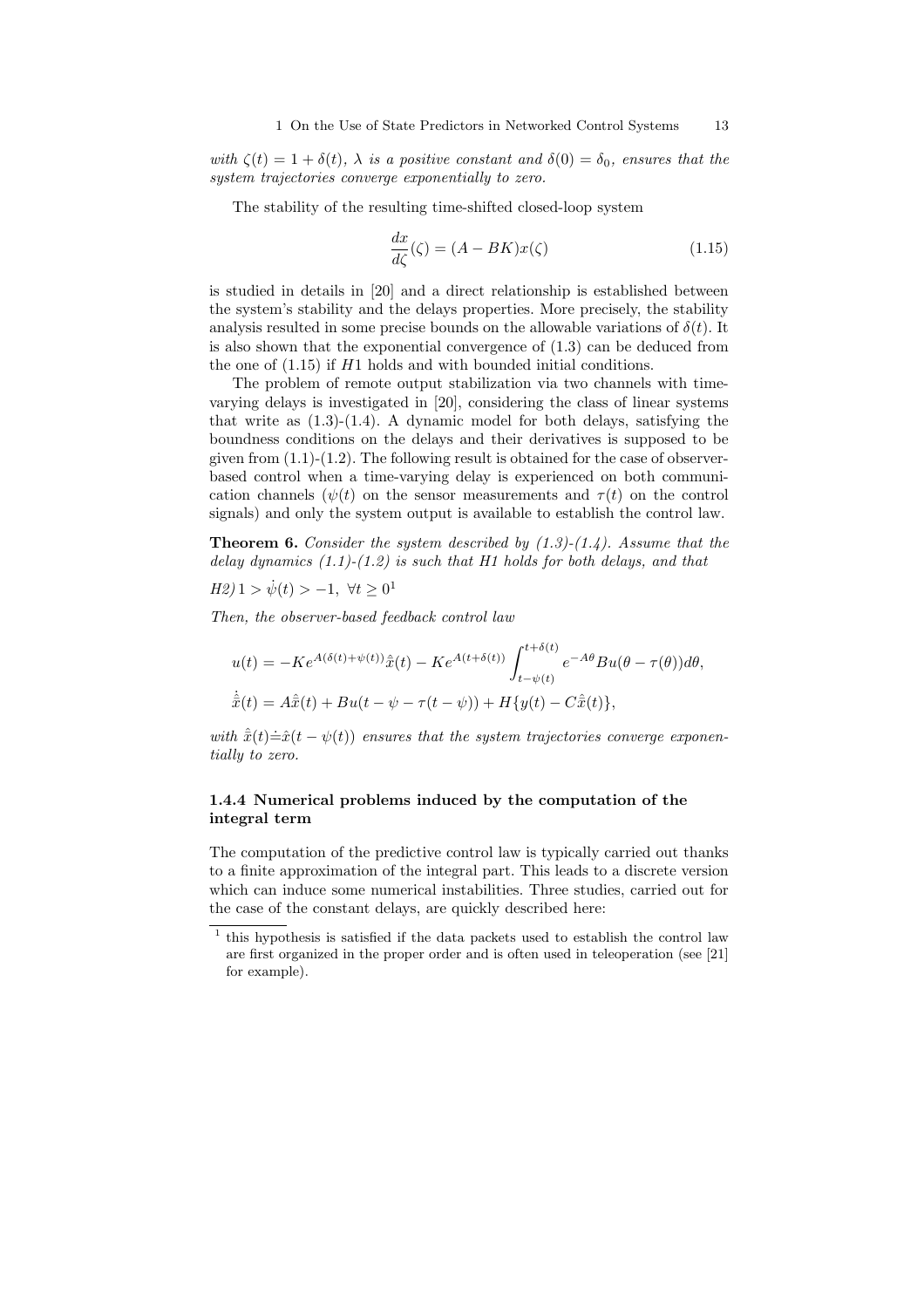- 14 E. Witrant, D. Georges, C. Canudas-de-Wit, and M. Alamir
- The implementation by numerical quadrature methods is studied in [22], where it appears that the most precise methods give the worst results (they induce more oscillations). Compared to the other traditional approaches, the backward rectangular method gives the most satisfactory result (neither oscillations nor overshoot).
- An approximation of the control law with distributed delays by one with only specific delays using a set of block-pulse functions is proposed in [23]. The advantage of this method is that the nature of the closed-loop system remains unchanged, but its robustness is not studied.
- A last approximation method is proposed in [8], which also uses a finite number of specific delays. A low-pass filter introduced in the control loop (in an implicit way) induces a closed-loop quasi-polynomial of delayed type instead of the original neutral type (source of instabilities), which prevents the numerical instability.

When the delay is time-varying, the problem is more complex since in this case the discretization leads to a discrete controller with variable dimension. The resulting closed-loop system has a variable number of poles and zeros, which makes it difficult to study the correlation between numerical instabilities and the sampling period or the discretization method. This problem would clearly require a more thorough study but we will be satisfied here to use the method of the backward rectangular rule to approximate the integral. This choice is motivated by the simplicity of this approach and its relative robustness in the case of constant time-delays.

The integration step is chosen to be fixed and equal to the sampling period  $T_s$ . The number of steps  $n_k = n(t_k)$  necessary to estimate the integral at a given instant  $t = t_k$  then depends on  $\hat{\delta}_k = \hat{\delta}(t_k)$  and is defined by  $n_k \doteq \hat{\delta}_k/T_s$ . This leads to the following approximation of the integral term, for  $k = 1, 2, 3, \ldots$ 

$$
I_k = I(t_k) \doteq e^{At_k} \int_{t_k}^{t_k + \hat{\delta}(t_k)} e^{-A\theta} Bu(\theta - \tau(\theta)) d\theta,
$$
  

$$
\approx T_s \sum_{i=0}^{n_k - 1} e^{-iAT_s} Bu(k + i - \frac{\tau(k + i)}{T_s}),
$$

where the delay is supposed to be a multiple of the sampling period. This assumption is not too restrictive if the sampling period is sufficiently small compared to the delay, so that the fractional part  $\frac{\tau(k+i)}{\tau(k+i)}$  $\frac{v+v}{T_s}$  can be neglected in the approximation of the integral.

The predictive part of the control law proposed in Theorem 5 can then be expressed in a discrete way

$$
u_k = -Ke^{A\delta_k}(x_k + I_k).
$$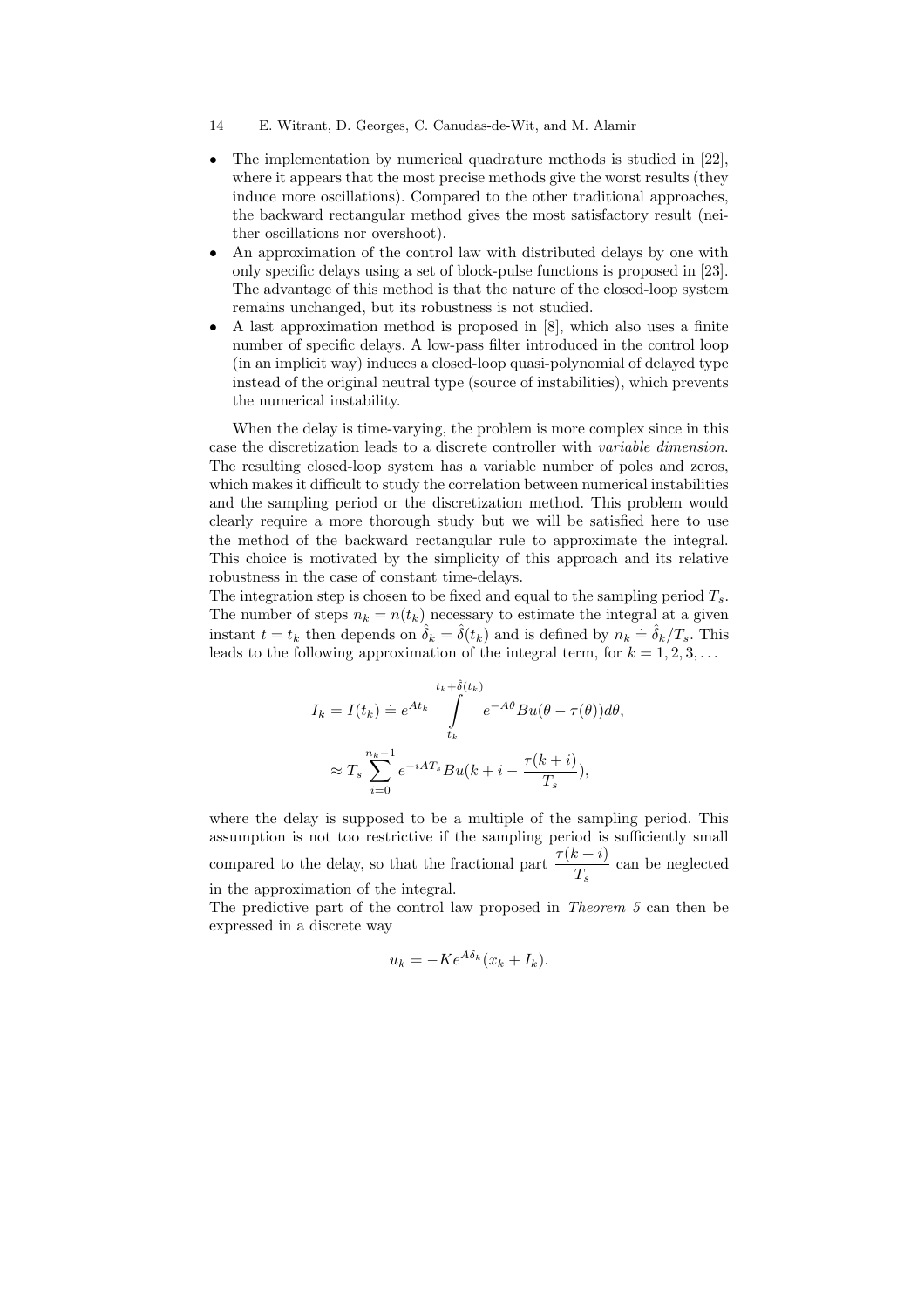The matrix exponent term can be computed in an approximate way by using the method of Krylov [24] or in an exact way by the method of the components of matrices [25].

## 1.5 Application example: control of an inverted pendulum through a TCP network

The application example presented in this section is the system proposed in [26], where an "T-shape" inverted pendulum is controlled through a simulated TCP network. This pendulum dynamics is  $4<sup>th</sup>$  order, nonminimum phase, open loop unstable and with coupled nonlinearities. Its linearized model writes as

$$
\dot{x}(t) = \begin{bmatrix} 0 & 1 & 0 & 0 \\ -21.54 & 0 & 14.96 & 0 \\ 0 & 0 & 0 & 1 \\ 65.28 & 0 & -15.59 & 0 \end{bmatrix} x(t) + \begin{bmatrix} 0 \\ 8.10 \\ 0 \\ -10.31 \end{bmatrix} u(t - \tau(t)),
$$

$$
y(t) = x(t).
$$

The behavior of the network considered is set by the average deterministic model established in [27], where a TCP model with a proportional Active Queue Management (AQM) policy (set on the router's site) is proposed. The AQM is introduced with a packet discard function  $p(x)$  and acts as a feedback from the router on the emitter's window size; the proportional scheme is shown to be stable in [28]. The network equations then write as

$$
\frac{dW_i(t)}{dt} = \frac{1}{R_i(t)} - \frac{W_i(t)}{2} \frac{W_i(t - R_i(t))}{R_i(t - R_i(t))} p_i(t),
$$
\n(1.16)

$$
\frac{dq(t)}{dt} = -C_r + \sum_{i=1}^{N} \frac{W_i(t)}{R_i(t)}, \quad q(t_0) = q_0,
$$
\n(1.17)

where  $R_i(t) \doteq \frac{q(t)}{C}$  $\frac{P(t^{(0)})}{C_r} + T_{pi}$  is the round trip time,  $p_i(t) = K_p q(t - R_i(t))$  and  $T_{pi}$  is the constant propagation delay. The induced time-delay is  $\tau_i = \frac{1}{2}R_i(t)$ and the router output link capacity are supposed to be constant.

Example 1. The network consists of one router and two TCP flows (the one used by the system and the controller, and a disturbing one, acting between  $t = 10s$  and  $t = 25s$ ). Its parameters are such that the time-delay is obtained from the following dynamics

$$
\frac{dW_1(t)}{dt} = \frac{1}{R_1(t)} - \frac{W_1(t)}{2} \frac{W_1(t - R_1(t))}{R_1(t - R_1(t))} p_1(t),
$$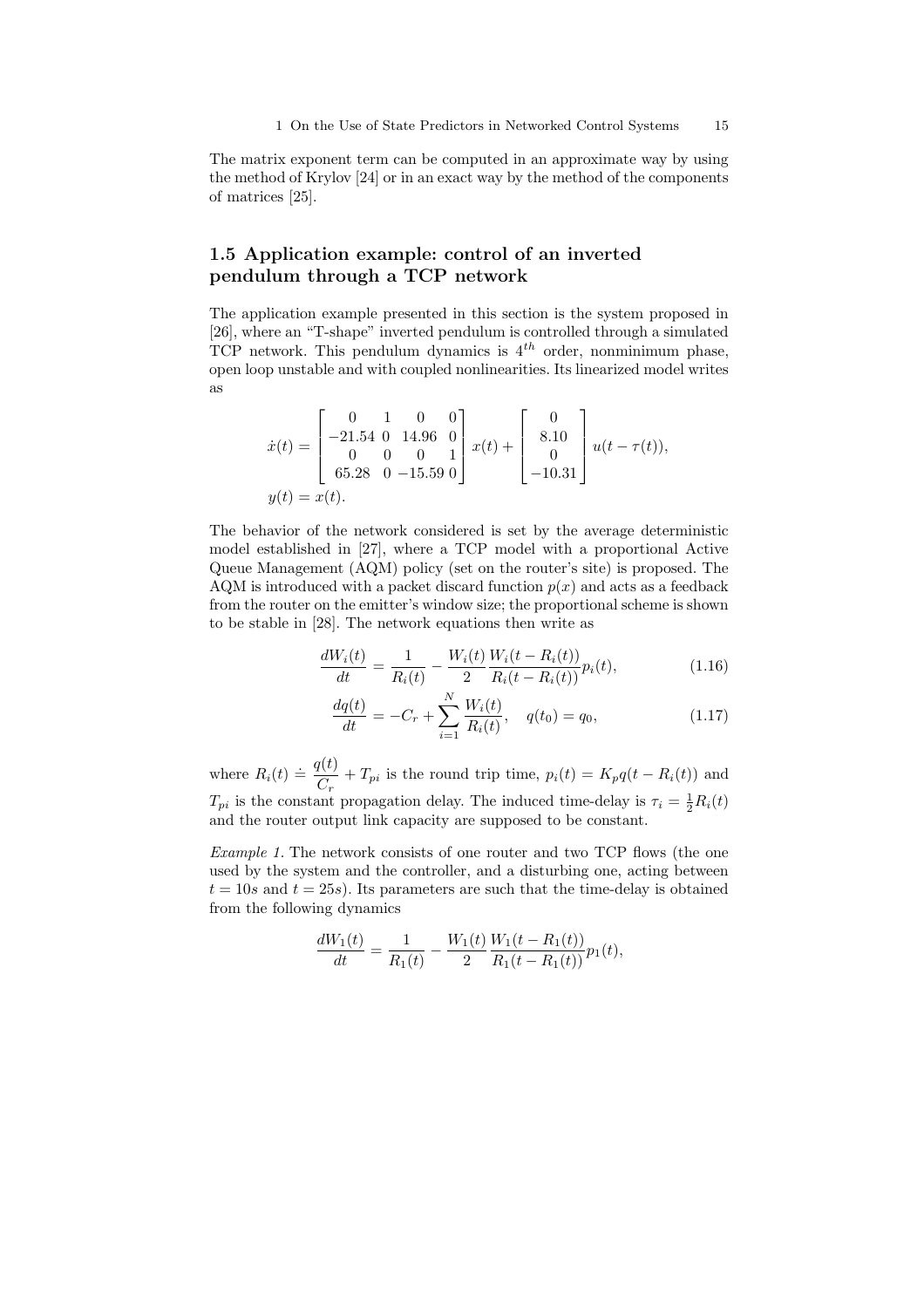

Fig. 1.2. Behavior of the network internal states.

$$
\frac{dW_2(t)}{dt} = \frac{1}{R_2(t)} - \frac{W_2(t)}{2} \frac{W_2(t - R_2(t))}{R_2(t - R_2(t))} p_2(t),
$$

$$
\frac{dq(t)}{dt} = -300 + \sum_{i=1}^{2} \frac{W_i(t)}{R_i(t)}, \quad q(0) = 5,
$$

$$
\tau(t) = R_1(t)/2,
$$

with  $R_1(t) \doteq \frac{q(t)}{200}$  $\frac{q(t)}{300} + 0.001, R_2(t) \doteq \frac{q(t)}{300}$  $\frac{q(t)}{300} + 0.0015$ ,  $p_i(t) = 0.005 \times q(t - R_i(t)),$ 

 $i = 1, 2$ , and  $W_1(0) = W_2(0.25) = 10$  packets. The behavior of the network internal states  $q(t)$ ,  $W_1(t)$  and  $W_2(t)$  is presented on figure 1.2.

We now detail how the TCP model is used in the computation of the predictor horizon  $\delta(t)$  to set the control law established in Theorem 5. From the definition of the  $R_i(t)$ , we have that

$$
\tau(\zeta) = \frac{1}{2} \left[ \frac{q(\zeta)}{C_r} + T_{pcs} \right]. \tag{1.18}
$$

Deriving the previous equation along with (1.17), it follows that

$$
\frac{d\tau}{d\zeta}(\zeta) = \frac{1}{2C_r} \left[ \sum_{i=1}^{N(\zeta)} \frac{W_i(\zeta)}{R_i(\zeta)} - C_r \right],\tag{1.19}
$$

where  $R_i(\zeta)$  is obtained from  $q(\zeta)$ ,  $N(\zeta)$  is assumed to be known. Both  $W_i(\zeta)$ and  $q(\zeta)$  are obtained from the dynamics (1.16)-(1.17): this is done by continuously computing the solutions of (1.16)-(1.17) up to the time  $t + \tau_{max}$ . (1.18)-(1.19) can now be substituted in (1.15) to obtain the dynamics  $\dot{\delta}(t)$ .

Example 2. Considering the delay induced by the network corresponding to the previous example, the predictor's horizon is computed for two different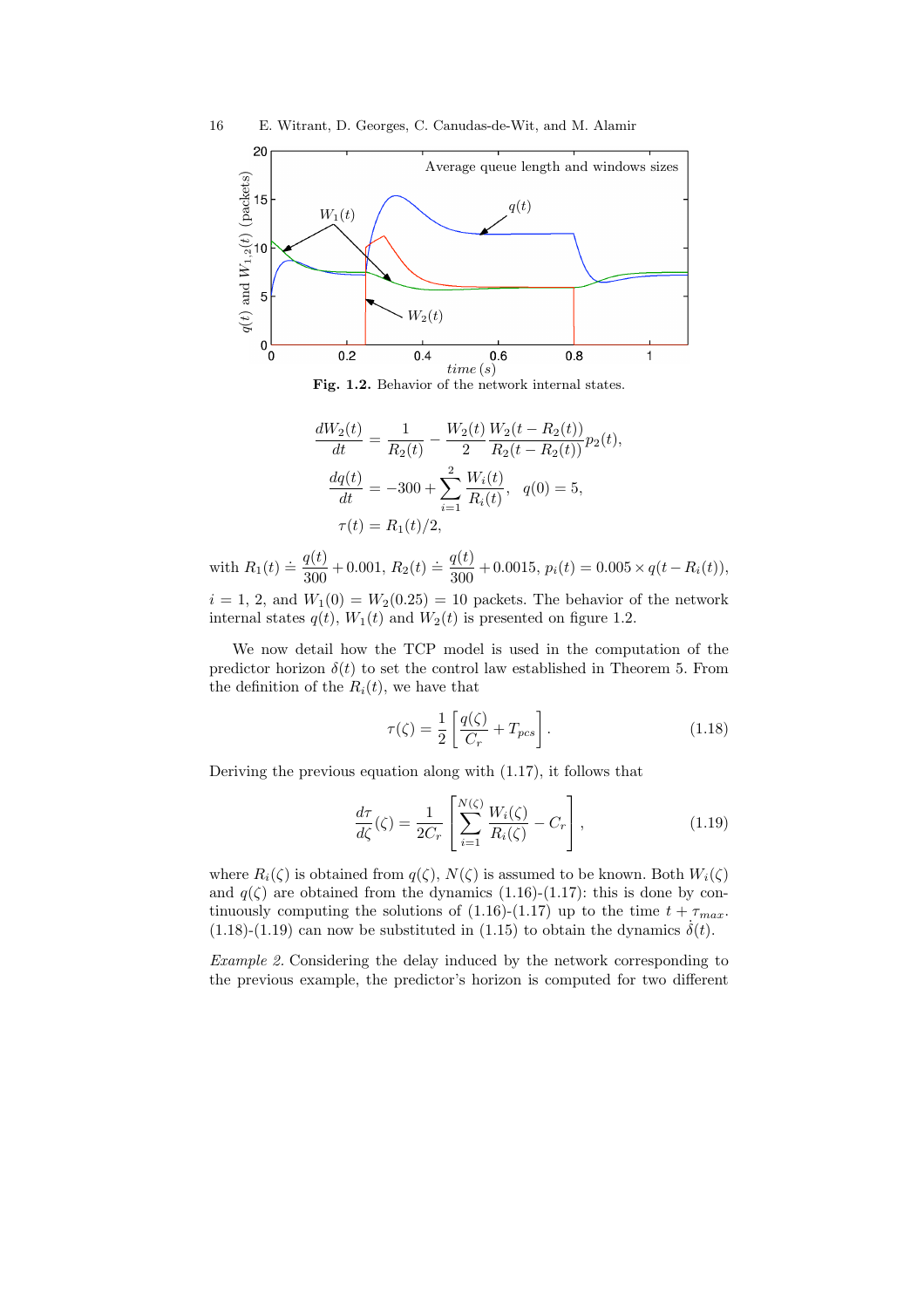

Fig. 1.3. Computation of the predictor's horizon.

values of  $\lambda$  and compared with the exact value (computed using dichotomy) in figure 1.3.

This simulation shows the effectiveness of the proposed estimation to compute the time-varying horizon. The estimated horizon quickly converges toward its exact value (depending on the choice of  $\lambda$ ).

Finally, the resulting system response is studied for four different control laws:

- state feedback,
- state predictor with a variable horizon,
- state predictor with a fixed horizon equal to the maximum delay,
- a buffer strategy, where a buffer is added at the system's input in order to make the delay constant (equal to its maximum value  $\tau_{max}$ ), combined with the previous predictor.

In order to compare these methods, the system response to a non-zero initial condition and with measurement noises (white vibration of power 0.01 and core [23341]) are illustrated by the figure 1.4. The temporal evolution of the pendulum angle shows that, compared to the use of a predictor with a variable horizon:

- the simple state feedback induces an overshoot and light oscillations when the initial condition is non-zero, and significant oscillations when a measurement noise is added,
- the state predictor with a fixed horizon, although more suitable than the previous strategy, induces some oscillations and a longer settling time. It is also more sensitive to measurement noises,
- the buffer strategy exhibits a quickly compensated initial divergence (due to the increased delay) and has similar performances as the predictor with a variable horizon (peak slightly weaker). This strategy has the advantage of being simpler from the control point of view but introduces an additional complexity on the system site.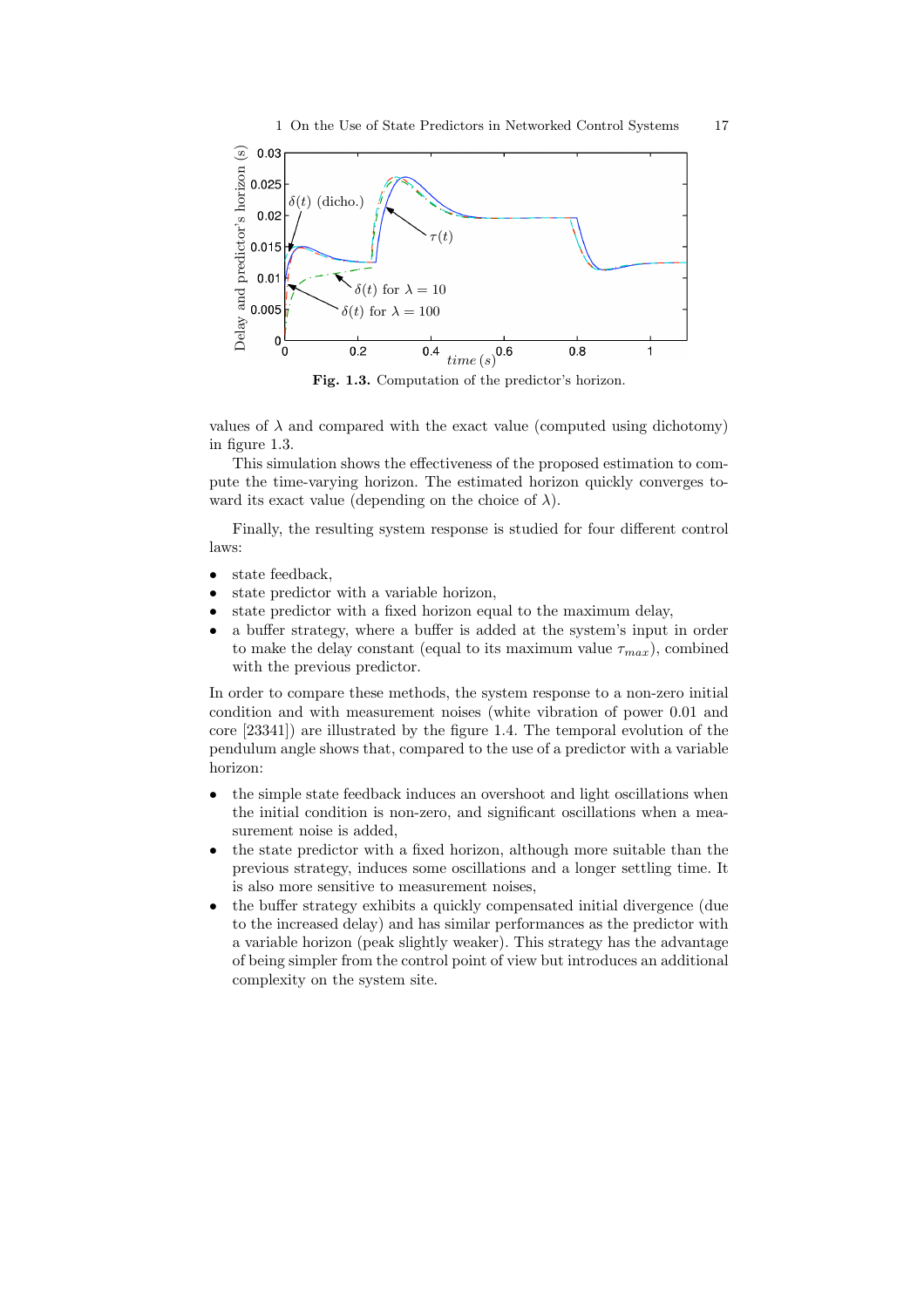

Fig. 1.4. Comparison between different control laws.

Note that the previous effects are amplified for delays of more significant amplitude and/or variation. Some experimental results [9] have shown that the state feedback can't stabilize the system in the real case and a bad transient response, due to some high frequency noise in the control signal, is obtained if the fixed horizon predictor or the buffer strategy is used.

## 1.6 Conclusion

In this chapter, the problem of stabilisation through networks has been formulated as the problem of stabilizing a system with a time-varying delay in the input. The commandability and finite spectrum assignement issues were presented, along with an overview on the use of state predictors in various control scheme. The explicit use of the network dynamics in the design of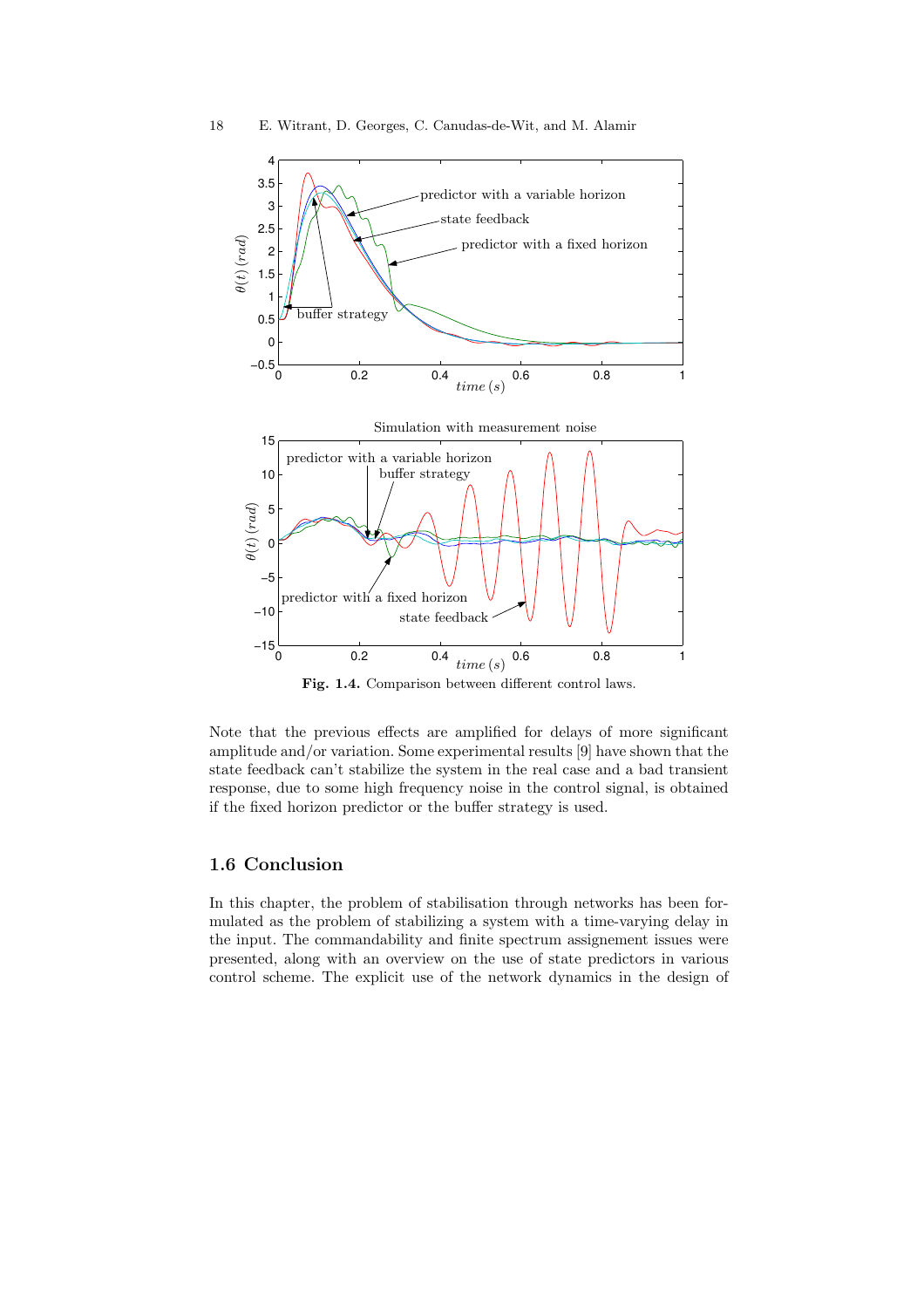the control law was emphasized and illustrated by some simulation examples, where three predictor-based control laws are compared.

#### 1.7 Acknowledgements

This study was realized within the NECS-CNRS projet. The authors would like to thank the CNRS for partially funding the project. The authors would also like to thank Jean-Pierre Richard and Rodolphe Sépulchre for their careful reading and constructive remarks on this document.

## References

- 1. O. Smith, "Closer control of loops with dead time," Chem. Eng. Prog., vol. 53, pp. 217–219, 1959.
- 2. S. Niculescu, E. Verriest, L. Dugard, and J.-M. Dion, "Stability and robust stability of time-delay systems: a guide tour," in *Lecture Notes on Control and In*formation Sciences 228: Stability and Control of Time-delay Systems, L. Dugard and E. Verriest, Eds. New York: Berling Springer, 1998.
- 3. E. Fridman and U. Shaked, "Delay-dependent stability and  $H_{\infty}$  control: constant and time-varying delays," Int. J. Control, vol. 76, No. 1, pp. 48–60, 2003.
- 4. R. Yu, "On stability of linear systems with time-varying delay: generalized lyapunov equation," IEEE AFRICON, vol. 1, pp. 569–574, 1999.
- 5. E. Verriest, "Stability of systems with state-dependant and random delays," IMA Journal of Mathematical Control and Information, vol. 19, pp. 103–114, 2002.
- 6. A. S. Tanenbaum, Computer Networks. Upper Saddle River, New Jersey 07458: Prentice Hall, Inc., 1996.
- 7. A. Olbrot, "On controllability of linear systems with time delays in the control," IEEE Trans. Automat. Contr., vol. ac-16, pp. 664–666, 1972.
- 8. S. Mondié and W. Michiels, "A safe implementation for finite spectrum assignment: robustness analysis," in Proceedings of the  $42^{nd}$  IEEE Conference on Decision and Control (CDC2003), Hawaii, USA, Dec. 2003.
- 9. E. Witrant, "Stabilisation des systèmes commandés par réseaux." Ph.D. dissertation, INPG/Laboratoire d'Automatique de Grenoble, Grenoble, France, Sept. 2005.
- 10. A. Manitius and A. Olbrot, "Finite spectrum assignment problem for systems with delays," IEEE Trans. Automat. Contr., vol. 24, pp. 541–552, Aug. 1979.
- 11. W. Kwon and A. Pearson, "Feedback stabilization of linear systems with delayed control," IEEE Trans. Automat. Contr., vol. ac-25, no.2, pp. 266–269, Apr. 1980.
- 12. Z. Artstein, "Linear systems with delayed control: a reduction," IEEE Trans. Automat. Contr., vol. ac-27, no.4, pp. 869–879, Aug. 1982.
- 13. M. Nihtilä, "Adaptive control of a continuous-time system with time-varying input delay," Systems and Control Letters, no. 12, pp. 357–364, 1989.
- 14. ——, "Finite pole assignment for systems with time-varying input delays," in *Proc.* of the  $30^{rd}$  IEEE Int. Conf. on Decision and Control, Brighton, England, Dec. 1991.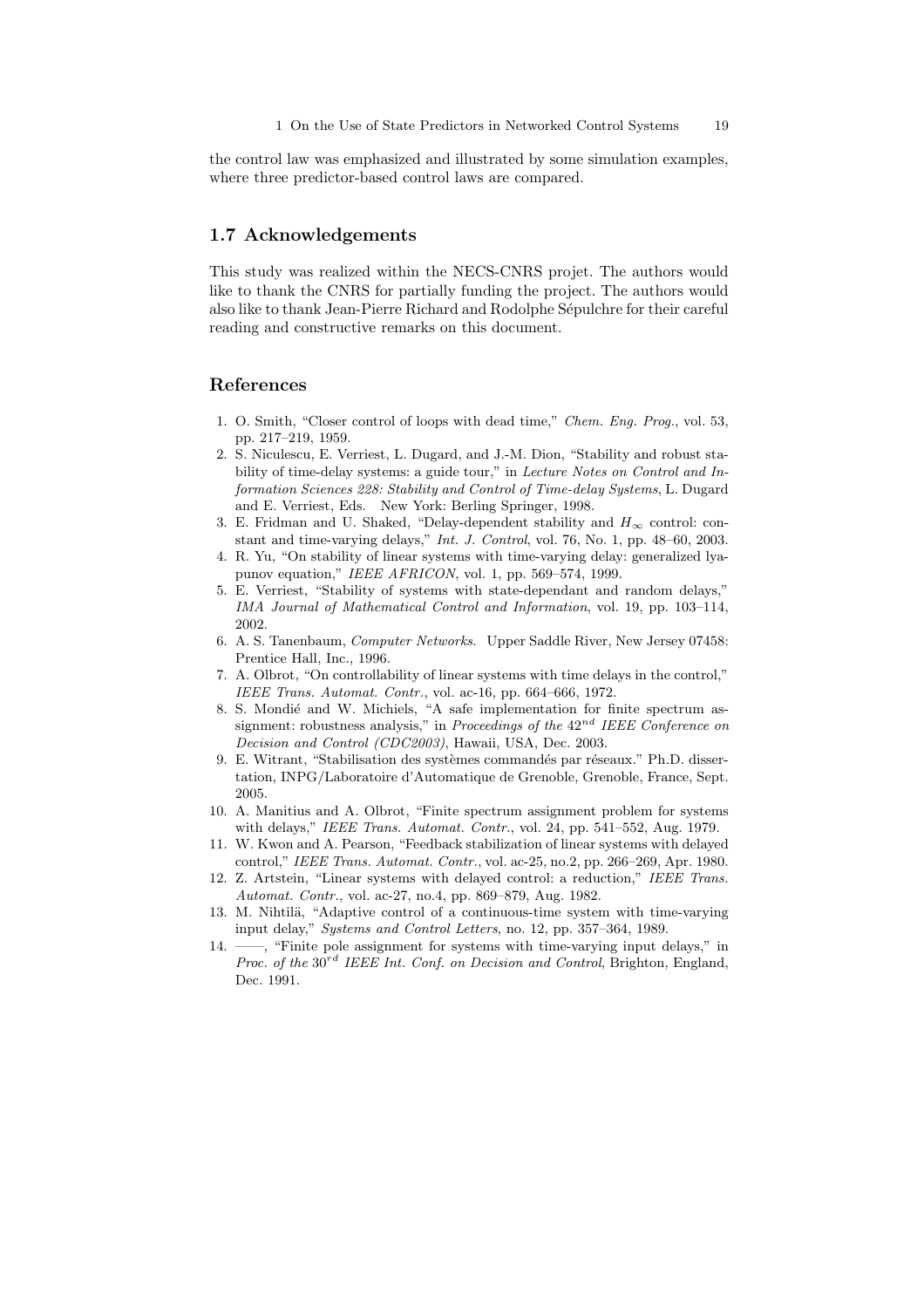- 20 E. Witrant, D. Georges, C. Canudas-de-Wit, and M. Alamir
- 15. ——, "Pole placement design methodology for input delay systems," in European Control Conference, Grenoble, France, July 1991.
- 16. S. Mondié, S. Niculescu, and J.-J. Loiseau, "Delay robustness of closed loop finite assignment for input delay systems," in *Proc. of the*  $3^{rd}$  IFAC Conference on Time Delay Systems, Santa Fe, New Mexico, USA, Dec. 2001.
- 17. K. Uchida, Y. Misaki, T. Azuma, and M. Fujita, "Predictive  $H^{\infty}$  control for linear systems over communication channels with time-varying delays," in Proc. of the  $4^{th}$  IFAC Workshop on Time Delay Systems, Rocquencourt, France, Sept. 2003.
- 18. T. A. K. Uchida, K. Ikeda and A. Kojima, "Finite-dimensional characterizations of  $H^{\infty}$  control for linear systems with delays in control input and controlled output," in Proc. of the  $2^{nd}$  IFAC Workshop on Time Delay Systems, Ancona, USA, 2000, pp. 219–224.
- 19. E. Witrant, D. Georges, C. Canudas-de-Wit, and O. Sename, "Stabilisation of network controlled systems with a predictive approach," in Proc. of the  $1^{st}$ Workshop on Networked Control System and Fault Tolerant Control, Ajaccio, France, Oct. 2005.
- 20. E. Witrant, C. Canudas-de-Wit, and D. Georges, "Remote output stabilization under two channels time-varying delays," in *Proc. of the*  $4^{th}$  IFAC Workshop on Time Delay Systems, Rocquencourt, France, Sept. 2003.
- 21. S. Hirche and M. Buss, "Telepresence control in packet switched communication networks," in Proc. of the IEEE Conference on Control Applications, Taipei, Taiwan, Sept. 2004.
- 22. V. V. Assche, M.Dambrine, J.-F. Lafay, and J.-P. Richard, "Some problems arising in the implementation of distributed-delay control laws," in Proc. of the  $38<sup>th</sup>$  Conference on Decision and Control, Phoenix, Arizona (USA), Dec. 1999.
- 23. A. Fattouh, O. Sename, and J.-M. Dion, "Pulse controller design for linear systems with delayed state and control," in Proc. of the  $1^{st}$  IFAC Symposium on System Structure and Control, Prague, Czeck Republic, 2001.
- 24. R. B. Sidje, "Expokit: a software package for computing matrix exponentials," ACM Transactions on Mathematical Software (TOMS), vol. 24, no. 1, pp. 130– 156, March 1998.
- 25. P. Borne, G. Dauphin-Tanguy, J.-P. Richard, F. Rotella, and I. Zambettakis, Modlisation et identification des processus. Tome 1, ser. Mthodes et Pratiques de l'Ingnieur. Paris (France): Technip, 1992.
- 26. E. Witrant, C. Canudas-de-Wit, D. Georges, and M. Alamir, "Remote stabilization via time-varying communication network delays: Application to TCP networks," in Proc. of the IEEE Conference on Control Applications, Taipei, Taiwan, Sept. 2004.
- 27. V. Misra, W.-B. Gong, and D. Towsley, "Fluid-based analysis of a network of AQM routers supporting TCP flows with an application to RED," in Proc. of ACM SIGCOMM'00, Stockholm, Sweden, Sept. 2000.
- 28. C. Hollot and Y. Chait, "Nonlinear stability analysis for a class of TCP/AQM networks," in Proc. of the  $40^{th}$  IEEE Int. Conf. on Decision and Control, Orlando, Florida, USA, Dec. 2001.